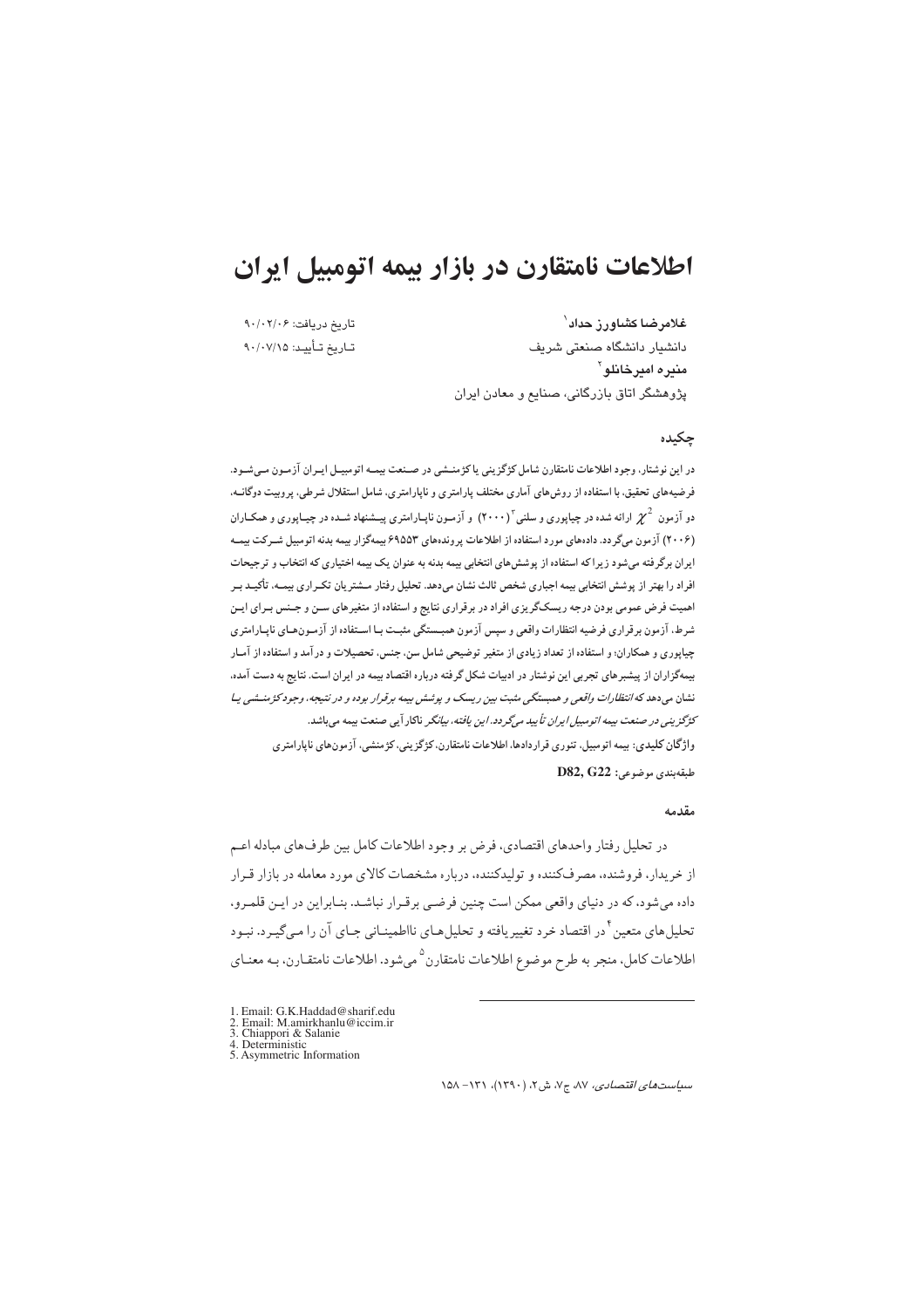توزیع متفاوت اطلاعات مرتبط <sup>۱</sup> بین دو طرف اقتصادی است؛ در بازار بیمه اتومبیل، میزان ریسک افراد که سود بیمهگر را تحت تأثیر قرار می دهد جـزء اطلاعـات خـصوصی بیمـهگـزار بـوده و طـرف بیمهگر از آن بی|طلاع است. وقتی بیمهگر از منش های رفتاری بیمهگزار اطلاع نـدارد، قراردادهـای يکساني را براي افراد متفاوت طراحي ميکند و اين عمـل سـبب ايجـاد پديـدۀ کژگزينـي ٰ مـيشـود. از طرفی وجود کژمنشی آ در بین کارگزاران موجب میشود که آنهـا پـس از انعقـاد قـرارداد تـلاش کمتري براي جلوگيري از بروز تصادف صرف مي کنند. در اين وضعيت، بيمهگر وقوع يا عـدم وقـوع تصادف در بازار بیمه اتومبیل را مشاهده میکند، ولی نمـی،دانـد ایـن نتیجـه، در ازای چـه سـطحی از تلاش بیمهگزار حاصل شده است. در حالی کـه در پدیـده کژگزینـی، از آنجـایی کـه بیمـهگـر از نـوع ریسک بیمهگزار دقیقاً اطلاع ندارد، فهرستی از قراردادها، متناسب با انواع ریسک بیمهگزاران ارائـه میکند. این قراردادها طوری تنظیم میشوند که افراد در یک مکانیسم *خـ*ود انتخـابی <sup>۶</sup> قراردادهـای مناسب خود را انتخاب كنند، كه لزوماً تأمين منافع شركت بيمه را در يي ندارد.

یک استراتژی شناخته شده در مطالعه عدم تقارن اطلاعـات آزمـون همبـستگي بـين انتخـاب قرارداد و وقوع و نیز شدت وقوع یک حادثه به شرط ویژگیهای مشاهدهپذیر افراد بیمهشـده اسـت. در وضعیت کژگزینی، عوامل پـر ریـسک، بـا فـرض ثابـت بـودن سـایر شـرایط، محتمـل اسـت کـه قرار دادهای با پوششی کامل تر را انتخاب نمایند و نیز احتمال دارد کـه تـصادف بــشتر و شـدیدتری را داشته باشند. موضوع کژمنشی در اصل خیلی نزدیک به مقوله کژگزینی است، بـا ایـن تفـاوت کـه علت یاد شده در بالا در جهت معکوس آن است. در مقولـه کژمنـشی، نخـست، عوامـل اقتـصادی (بیمهگزاران) قراردادی با سطوح یوشش مفروض را انتخاب می کنند؛ آنگاه فرد بیمهشده بـا پوشـش بیمهای بهتر و در نتیجه، با انگیزه کمتر برای تلاش در جهت کاهش تـصادف، دارای تعـداد و شـدت تصادف بیشتری خواهد بود. این نگرش موسوم بـه همبـستگی شـرطی °، دارای برتـریهـایی اسـت. چیاپوری و همکاران (۲۰۰۲) استدلال میکنند کـه ایـن روش سـاده و نتـایج آن بـسیار مـستحکم ً است. علاوه بر آن، این آماره می تواند برای دادههای مقطعی، که به سـادگی قابـل جمـع[وری اسـت، برآورد گردد، اگر چه این سهولت در محاسبه، هزینـه دیگـری ایجـاد مـیکنـد. زیـراگذشـته رابطـه قراردادی شرکت بیمه و فرد بیمهگزار هم، قرارداد این دوره و نیز رفتار فرد بیمهشده را در دورههای قراردادی آینده را تحت تأثیر قرار میدهد. این اثر نمیتواند در محاسبه ضریب همبستگی یـاد شـده در بالا به حساب آورده شود. مهمتر از همه این است که ضریب همبستگی محاسبه شده برای پوشش

- $1$  Relevant
- 2. Adverse Selection<br>3. Moral Hazard
- 
- Self Selective<br>Self Selective<br>Conditional Correlation  $rac{4}{5}$
- 6. Robust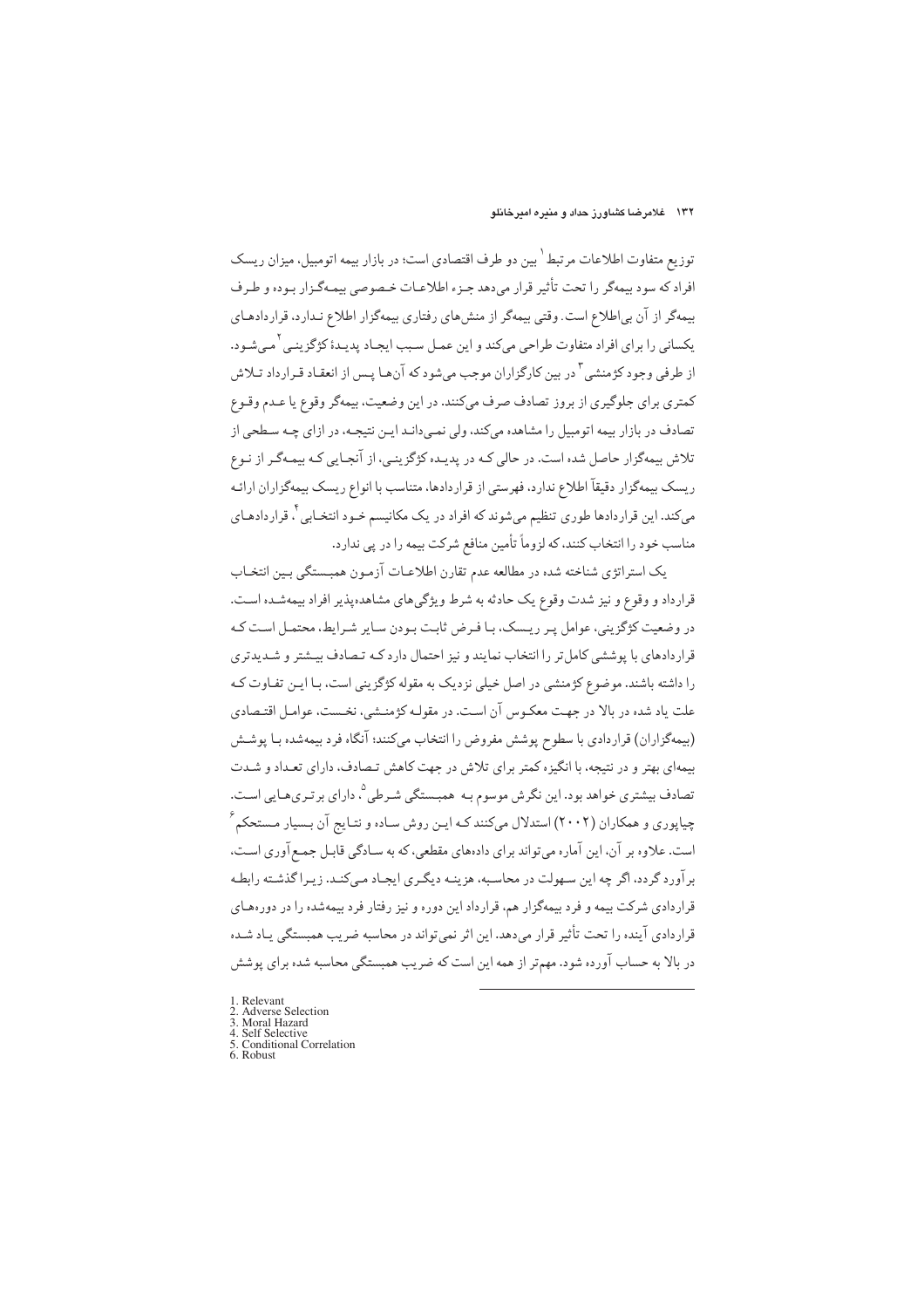و ریسک جهت علت را نمی توان مشخص کند، در نتیجه یک ضـریب همبـستگی مثبـت و معنـیدار نشانگر عدم تقارن اطلاعاتی است ولی نمی تواند کژمنشی را از کژگزینی متمایز سازد. بنابراین لازم است با استفاده از تئوري هاي اقتصاد اطلاعات و تكنيك هاي اقتصادسنجي مناسب اين دو اثر از هم متمایز ساخته شود. متمایز شدن این دو می تواند در ارائه توصیههای سیاستی مناسب برای کاهش اثرات انواع عدم تقارن اطلاعاتي بين طرفين قرارداد كمك نمايد. با اين حال در اين نوشتار تنها بـه موضوع عدم تقارن اطلاعاتي بدون امكان تمايز كژگزيني وكژمنشي پرداخته مي شود.

در اين پژوهش، هدف ما آزمون وجود اطلاعات نامتقارن در بازار انحصار چندجانبه بيمـه بدنـه اتومبیل ایران با استفاده از روش های پارامتری و ناپارامتری است. تأکید چارچوب تحلیلی، بر بر روش چیاپوری و همکاران ۲۰۰۶) که مناسب بازار بیمه غیر رقابتی میباشد. بـرای آزمـودن فرضـیههـا، از اطلاعات مربوط به پرونده ۶۹۵۵۳ بیمهگزار بیمه بدنه اتومبیل شرکت بیمه ایـران بـا سـهم بـازار ۵۲٪ استفاده می شود. دادههای مـورد اسـتفاده، دربرگیرنـده: ۱- مشخـصات دموگرافیـک راننـده شـامل سـن و جـنس راننـده؛ ٢- مشخـصات راننـدگي فـرد شـامل سـال اخـذ گواهينامـه و سـابقه خـسارت وي در سال های گذشته در صورت برخورداری از پوشش بیمه بدنـه؛ ۳- مشخـصات اتومبیـل فـرد شـامل سال ساخت اتومبیل، تعداد سیلندر آن، قیمت اتومبیل و ... ؛ ۴- نوع پوشش قرارداد بیمه انتخابی فـرد؛ ۵- سوابق بیمه؛ و ۶- خسارت پرداختی به فرد از طرف شرکت بیمه در صورت وقـوع تـصادف اسـت. پرسشهایی که این مقاله به دنبال فراهم کردن پاسخی برای آن است، به قرار زیر هستند:

الف- آيا فرضيه انتظارات واقعي <sup>٢</sup> برقرار است، به عبارت ديگر، آيا هر فرد در هنگام انتخـاب قرارداد، توزیع درست خسارت وارده بر خود را میداند؟

ب- آیا در بازار بیمه بدنه اتومبیل ایران، همبستگی مثبت میان ریسک و پوشش بیمه افراد پـا به عبارتي اطلاعات نامتقارن وجود دارد؟

مقاله حاضر، از دو جهت متمـایز از سـایر کارهـای انجـام شـده در ایـران است. اول اینکـه، از آزمونهای مناسب بازار بیمه انحصار چندجانبه استفاده شده و دوم، تمرکز بر روی نتـایج حاصـل از تکنیک پروبیت دوگانه و آزمونهای ناپارامتری است کـه نتـایج آنهـا از قابلیـت اعتمـاد بـالایی برخوردار بوده و انواع تورش تصریح موجود در روش های دیگر را حذف مـیکنـد. در کنـار ایـن دو روش آماری از روش،های آماری دیگری نیز استفاده شده است کـه نتـایج همـسوی بـه دسـت آمـده بيانگر استحكام يافتههاي تحقيق است. يافته اصلي تحقيق تأييد فرضيه وجود عدم تقارن اطلاعـاتي (کژمنشی یا کژگزینی) میان بیمهگر و بیمهگذار در صنعت بیمه اتومبیل ایران است. تکنیکها، دادهها

1. Chiappori et. al<br>2. Realistic Expectations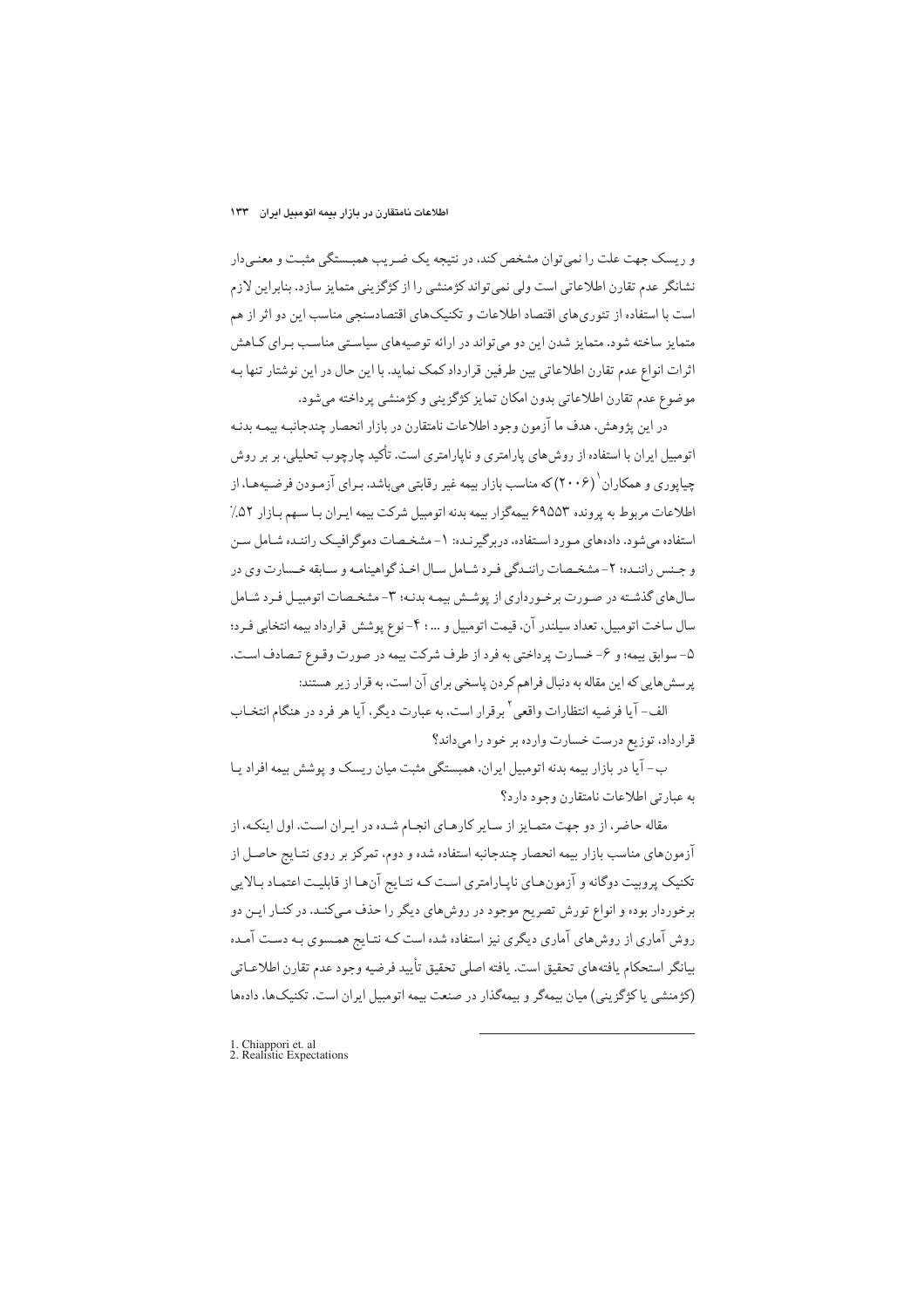و نظریههای به کار بسته شده در این مقاله امکان تمایز بین کژمنشی یا کژگزینی را فراهم نمـیسـازد، برای ایجاد تمایز نیازمند به دادههای پانل از ویژگیهای بیمهگزاران و نیز اطلاعات مربوط بـه بیمـه بدنه در کنار بیمه اجباری شخص ثالث میباشیم، که در انجام این تحقیق هیچ یک از موارد پـاد شـده فراهم نشد. به طور آشکار یافته عدم تقارن اطلاعاتی بین دارنده بیمهنامه و صادرکننده آن به صورت یک کمیت عددی خروجی محاسبات بوده و یک دنباله از اعداد نیست که بتوان بر روی آن با انجـام آزمون مناسب، در قالب مدل حاضر، آزمون عوامل تعیینکننده و مؤثر بر عـدم تقـارن اطلاعـاتی را شناسايي كرد. به همين دليل امكان شناسايي عوامل ايجادكننده كژمنشي يـا كژگزينـي وجـود نـدارد. تنها راه تحلیل آن انجام آزمونها به تفکیک جنسیت یا سن و یا صفتهایی نظیـر ایـن اسـت کـه در تحلیل های اقتصادسنجی این متغیرهای توضیحی به کار بسته شده و نقش هر یک از آنها در وقـوع تصادف و انتخاب سطح پوشش مدلسازی شده است.

سازمانبندي اين نوشتار به اين قرار است كه در بخش دو به معرفـي پيـشينه نظـري و تجربـي یژوهش پرداخته می شود، کـه رابطـه پـیش بینـی شـده بـین ریـسک و پوشـش بیمـه را بـه دو دسـته تئـوري،هـاي كژگزينـي و كژمنـشي كلاسـيک، (بـا رابطـه مثبـت بـين ريـسک و پوشـش بيمـه) و تئوریهایی با رابطه منفی یا صفر بین ریسک و پوشش بیمهای فرد تقسیمبندی میکند. بخش سه به بیان جزئیات روش هیای تخصین و آزمون فرضیهها شیامل میدل رگرسیونی پرویت دوگانیه، توزیعهای ناپارامتری آماری، آزمون استقلال شرطی، آزمون کولموگروف و اسمیرونف، آزمون ناپارمتري فرضيه انتظارات واقعي و آزمون ناپارامتري اطلاعات نامتقارن چياپوري مـي پـردازد. در بخش چهار دادههای آماری و ساختار بازار بیمه بدنـه اتومبیـل در صـنعت بیمـه ایـران را توصـیف میکنیم. بخش پنج و زیر بخش های آن با استفاده از مبانی نظری پیشگفتـه تحلیـل هـای تجـری را ارائه میکند و سرانجام بخش شش صرف خلاصه و نتیجهگیری این نوشتار میشود.

۱- سیری در پیشینه نظری و تجربی

تئوري هاي كژگزيني و كژمنشي كلاسيك، وجود يك رابطه مثبت را بين انتخاب قراردادهـاي با پوشش بالاتر و سطح ریسک افراد پیش بینبی میکنند. این نتیجه در هر دو نوع اطلاعات نامتقارن، برقرار است اما جهت رابطه علّی و معلـولی در آنهـا فـرق مـی کنـد؛ بـه عبـارت دیگـر در صورت وجود كژگزيني، افراد چون افراد از درجه ريسك خود مطلع هستند و بيمهگر ايـن اطـلاع را ندارد، از میان فهرست قراردادهای پیشنهادی، افراد ریسکی قراردادهای بیمـه بـا پوشـش <sup>۱</sup> بـالاتر را انتخاب می کنند، اما در کژمنشی، افراد پـس از امـضای قـرارداد و بـا توجـه بـه قـرارداد پيـشنهادی،

1. Coverage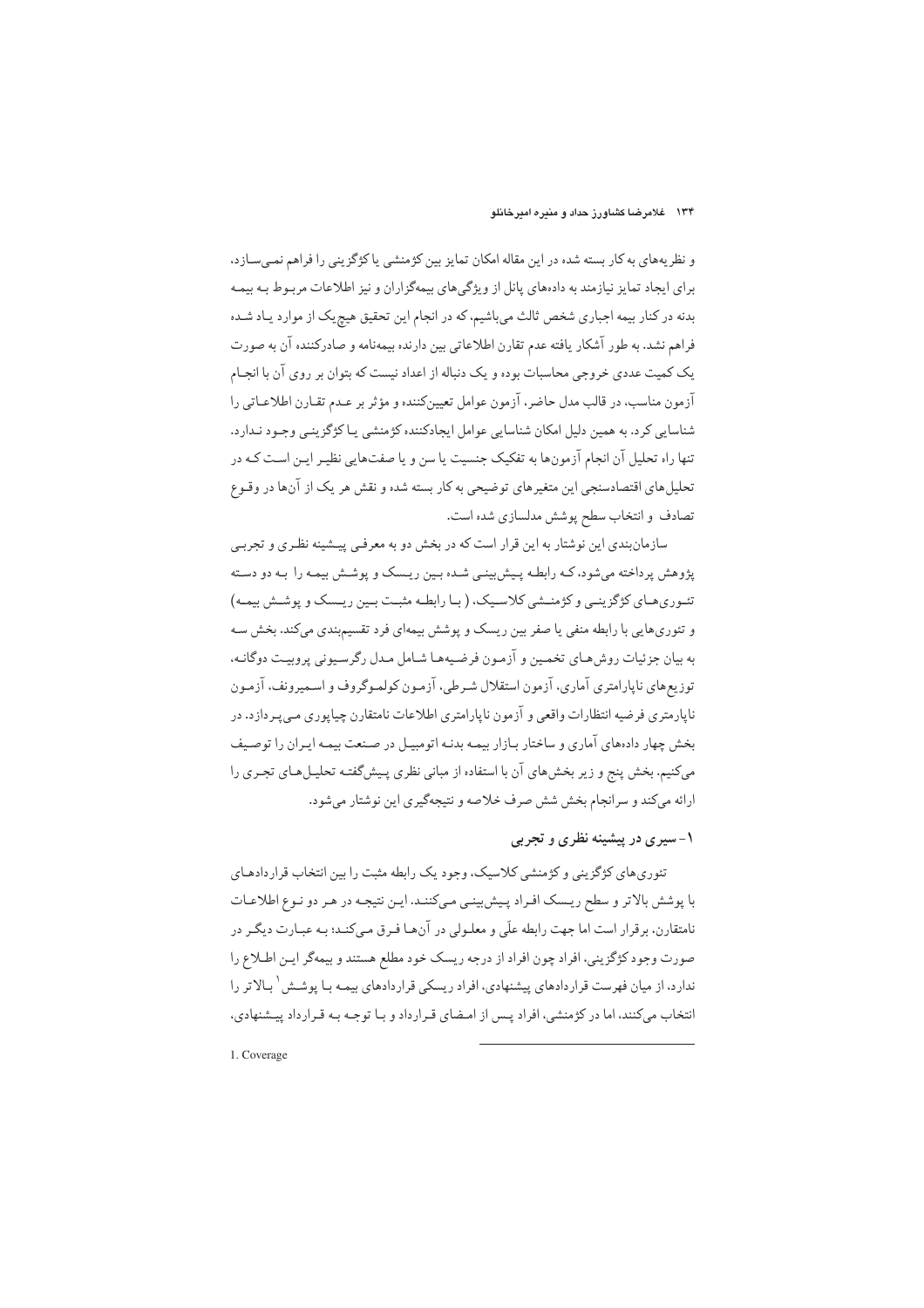كمترين تلاش ممكن را انجام مىدهند تا بالاترين رفاه ممكن را داشته باشند. زيرا تـلاش بيـشتر بـه معنی کاهش مطلوبیت است. بنابراین افراد پذیرنده قراردادهای با پوشش بالا تـلاش کمتـری بـرای جلوگیری از تصادف انجام می دهند و به همین دلیل برای شرکت بیمه، افـرادی پـر ریـسک خواهنـد بود. ادبیات نظری، تئوریهای اطلاعات نامتقارن از جهت رابطه پـیش بینـی شـده بـین ریـسک و يوشش بيمه مي تواند به دو دسته تقسيم شود.

۱- تئوری های کژگزینی و کژمنشی کلاسیک، که یک رابطه مثبت پین ریسک و پوشش پیمه را پیش بینی میکنند. در ردیف این تئوریها، میتوان به مقالات راتـشیلد و اسـتیگلیتز <sup>۱</sup> (۱۹۷۶)، آرنـوت و استیگلیټز <sup>۱</sup> (۱۹۸۸)، چاساگنون و چیاپوري ۱۹۹۷) و چیاپوري و همکیاران (۲۰۰۶)، اشیاره کېرد که تمام آنها با ارائه فرض های مختلف و در چارچوبهای نظری متفاوت، وجود رابطه مثبت بـین ریـسک و پوشش بیمه را تـصریح مـی)کننـد. در خـصوص کارهـای تجربـی انجـام شـده کـه نتـایج هماهنـگ بـا ایـن تئوري هاي کلاسيک دارند، مي توان به مقالات يولز و اسنو <sup>۴</sup> (۱۹۹۴)، کوهن ۲۰۰۱) اشاره کر د.

۲- تئوری هایی که رابطه منفی یا صفر را بین ریسک و یوشش بیمهای فرد پیش بینی میکننـد. در بین این تئوریها، تئوری کژگزینی که اولین بار توسط همنوی ٔ (۱۹۹۰) مطرح شد، رابطه منفـی را بین ریسک و پوشش بیمه پیش بینی میکند. در این تئوری، ابتدا رابطـه درجـه ریـسکگریـزی و یوشش بیمهای انتخاب شده توسط فرد، یک رابطه مثبت بیان میشود، سپس با بیان اینکه رابطه بین درجه ریسکگریزی افراد و ریسک آنها یک رابطه منفی است، نتیجه گرفته می شود که رابطـه بـین ریسک و پوشش بیمه، منفی است. در ردیف این تئوریهای دسته دوم که همبستگی صـفر یـا منفـی را بین ریسک و پوشش بیمه پـیش،پینـی مـیکننـد، مـیتـوان از مقالـههـای دمـزا و وب (۲۰۰۱) ، ژولین و همکاران^(۲۰۰۱) و کوفو پولس °(۲۰۰۴) نام برد و از کارهای تجربی انجام شده در ایـن قالب نيز، مي توان به سايتو `` (٢٠٠۶) اشاره كر د.

در میان کارهای تجربی انجام شده، از جهت روش های آماری و اقتصادسنجی به کار بسته شده به طور مشخص سه رویکرد متفاوت از نظر مدلها و آمارههای آزمـون اسـتفاده شـده بـرای آزمـون اطلاعـات نامتقـارن وجـود دارد: مـدلهـاي (١) دو پروبيـت جداگانـه، (٢) مـدلهـاي پروبيـت دوگانـه بـراي پوشـش بيمـه و ريـسک، و مـدلهـاي دادههـاي شـمارا بـراي تعـداد تـصادفات و

- 1. Rothschild & Stiglitz<br>2. Arnott & Stiglitz
- 3. Chassagnon & Chiappori<br>4. Puelz & Snow<br>5. Cohen
- 
- 
- 
- 5. Conen<br>6. Hemenway<br>7. De Meza D., & D. Webb<br>8. Jullien, Salani´e, & Salani´e<br>9. Koufopoulos<br>10. Saito
- 
-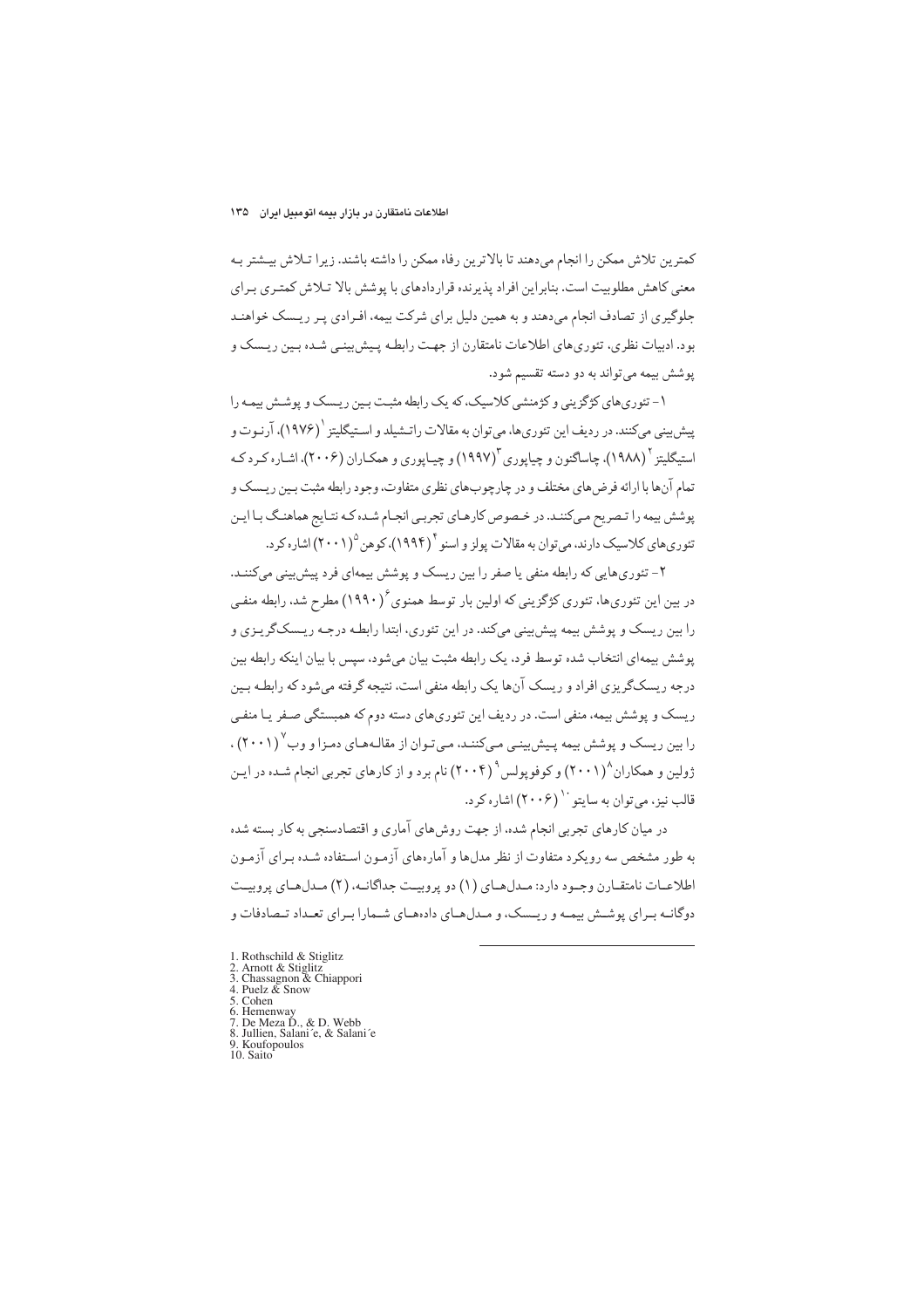(۳)آزمون هـاي ناپـارامتري بـراي بررسـي وجـود همبـستگي بـين ريـسک و پوشـش بيمـه و سيس تشخيص جهت اين همبستگي.

در دسته اول کارهایی چون چیاپوری و سلنی (۲۰۰۰) قرار دارد، تکنیکهای مورد استفاده در کار ریچاردیو <sup>(</sup> (۱۹۹۹) و کوهن (۲۰۰۵) از جمله روشهایی است که در دسته دوم قرار میگیرد و آزمونهای ارائه شده در چیاپوری و سلنی (۲۰۰۰) و چیاپوری (۲۰۰۰) رویکرد سوم را دارند.

اولین کیار انجبام شیده در ایبران در حیوزه بررسبی کیارایی سیستم بیمیه ایبران و آزمیون اطلاعات نامتقارن، كار انجام شده مطلبي (١٣٨٢) است. در اين تحقيـق، وجـود ناكـارايي در بـازار بیمه ایران از طریق آزمودن ضریب کژگزینی، مورد بررسبی قـرار گرفتـه اسـت و ضـریب کژگزینـی (نـسبت لگـاريتم تعـداد خـسارت بـه لگـاريتم تعـداد بيمـهنامـه) بـراي انـواع قراردادهـاي بيمـه (بیمه آتش سوزی، بیمه بدنه خودرو و … ) شرکتهای بیمه ایران، البرز، آسیا و دانا در طی سالهای ١٣٧٠ تا ١٣٧٩ محاسبه شده و يافتهها نشان دهنده افزايش اين ضريب و بنابراين افزايش ناكبارايي در بازار بیمه ایران است. عبدلی (۱۳۸۵)، از حیث بررسی کارایی بیمه اتومبیل با رویکرد پـارامتری و پرداختن به مفهوم قرادادهای سازگار اطلاعاتی جدی ترین نوشتار در این قلمرو می تواند ارزشیابی شود. در این تحقیق، احتمال خسارت، نسبت خسارت و مبلغ کل خسارت به تعداد حوادث در بیمه شخص ثالث بیمه اتومبیل و سپس همه ارقام ذکر شده در کل پرتفوی شرکت بیمه ایران در سال های ۱۳۶۹ تا ۱۳۸۱ محاسبه شده و نتایج آن نشاندهنده افزایش این نسبتها در طول زمان است که به معني ناكارا بودن بيمه اتومبيل ايران ميباشند. در اين تحقيق، معادله حق بيمه بر اساس ويژگي هـا و مشخصههای ریسکی از قبیل احتمال حادثه فرد، جنس، سن، تحصیلات و … محاسبه شـده و معادلـه میزان ریسک فرد نیـز بـا اسـتفاده از ایـن مشخـصات و در آمـد فـرد کـه یـک نماینـده بـرای میـزان ریسکگریزی وی است با استفاده از معیار ریسکگریزی نسبی بر آورد شدهاند. یافتههای آن نـشان میدهد که مشخصههای ریسکی فرد نقشی در قیمتگذاری بیمه نداشته است. این نتایج نشاندهنـده وجود کژگزینی در بیمه اتومبیل ایران و ناکارایی سیستم قیمتگذاری است.

به طور خلاصه کارهای انجام شده، نمایانگر آن است کـه بـه علـت طبقـهبنـدیهـای درست ر بسک افراد و ارائه قرار دادهای مناسب برای هر دسته از افیراد، همیستگی مثبت میان ریسک و پوشش بیمه، غالباً وجود نداشته و در بازار بیمه اتومبیل این کشورها، اطلاعات نامتقارن مربـوط بـه ریسک تأیید نمی گردد. در بازار بیمه ایران، کارهای انجام شده، با رویکرد پارامتری بوده و در آنها، توجهی به ساختار انحصار چند جانبه ایران که آزمونهای مخصوص به خود را دارد، نـشده اسـت. در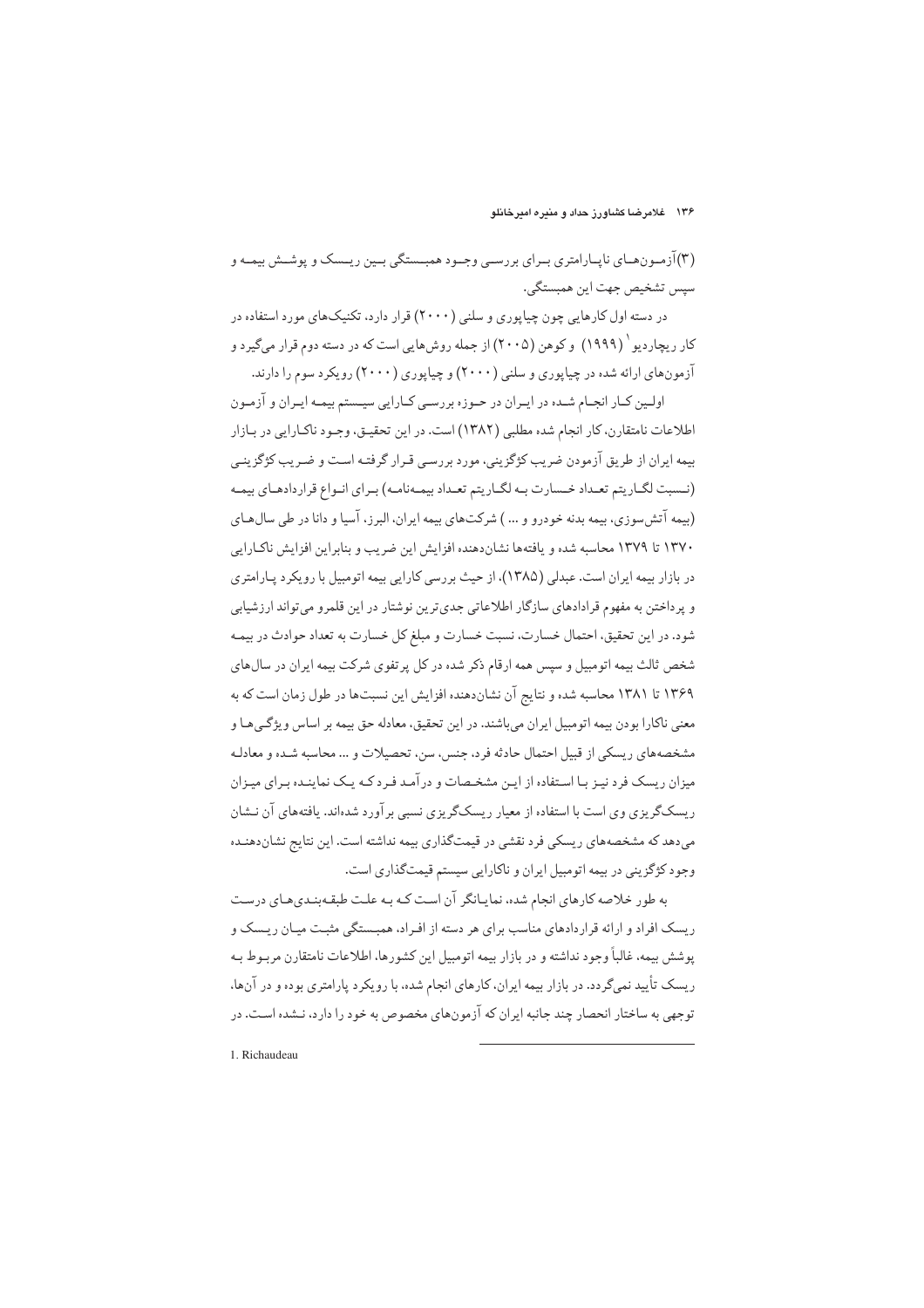این کارها، همبستگی مثبت میان ریسک و پوشش بیمه مشاهده می شود که به عنوان علامت وجـود اطلاعات نامتقارن و ناكارايي سيستم قراردادهاي بيمه ايران تفسير شده است.

۲- ملاحظات اقتصاد سنجی و روش های آزمون فرضیهها

برای انجام آزمون استقلال شرطی پوشش و ریسک به پیروی از چیاپوری و سلنی (۲۰۰۰)، چیاپوری و ژولین (۲۰۰۴) و سایتو (۲۰۰۶) از دو رهیافت آزمون یارامتریک پروبیت دوگانه و آزمون ناپارامتریک چیدو استفاده میشود. در این بخش، ابتـدا بـه بیـان ادبیـات اقتـصادسنجی روش۵های مختلف تخمین پرداخته و سپس آمارههای آزمون به کار گرفتـه شـده در هـر یـک از ایـن چارچوبها توضيح داده ميشود.

۲-۱- پر وییت دوگانه

مدلسازی پروبیت به سادگی میتواند به بیش از یک معادله به ظاهر غیر مـرتبط گـسترش داده شـود، كـه در آن جـزء اخــلال ايــن معــادلات بــا هــم، همبــسته بـوده و ضـريب همبــستگي آنهــا  $\mathcal{E}_{i1} \sim N(0,1)$  و  $corr(\mathcal{E}_{i1}, \mathcal{E}_{i2} | x_{i1}, x_{i2}) = \rho$ 

- $y_i^* = \mathbf{x}_{1i} \mathbf{\beta}_1 + \mathbf{\varepsilon}_{1i}$  ,  $y_i = 1$  if  $y_i^* > 0$  معادله یوشش بیمه  $(\lambda - \tau)$
- $z_i^* = \mathbf{x}_{2i} \mathbf{\beta}_2 + \mathbf{\varepsilon}_{2i}$  ,  $z_i = 1$  if  $z_i^* > 0$  ,  $z_i \geq 0$  $(7 - 7)$ براي ساختن تابع لگاريتم راستنمايي، دو متغير جديد تعريف ميكنيم:

 $q_{i1} = 2y_i - 1$ ;  $q_{i2} = 2z_i - 1$  $q_{ij} = -1$  بنابراین اگر: 1=  $z_i = 1$  باشد، آنگاه  $q_{ij} = 1$  و اگر  $z_i = 0$  ,  $z_i = 0$  باشد،  $y_i = 1$ برای 1,2= 1 است. اکنون قرار میدهیم؛

 $z_{ii} = x_{ii} \beta_{i}$ ;  $w_{ii} = q_{ii} z_{ii}$ ;  $\rho_i^* = q_{i1} q_{i2} \rho$ اندیس 2 در چ $\Phi$  برای تأکید بر دو متغیره بودن توزیع مشترک نرمال استاندارد است. در غیـر این صورت اگر تابع (.) $\phi$  یا (.) $\Phi$ بدون اندیس باشد، اشاره بـه تـابع چگـالی و توزیـع یـک متغیـر نر مال استاندار د<sup>۱</sup> خواهیم داشت.

احتمال  $y = y_i$  و  $z = z_i$  به شرط  $\mathbf{x}_1$  و  $\mathbf{x}_2$ که وارد تابع راستنمایی میگردد و عبارت است از:

$$
p(Y = y_i, Z = z_i | \mathbf{x}_1, \mathbf{x}_2) = \Phi_2(w_{1i}, w_{1i}, \rho_i)
$$
  

$$
\log L = \sum_{i=1}^{N} ln \Phi_2(w_{i1}, w_{i2}, \rho_i)
$$

 $Pr(X_2 \leq x_2, X_2 \leq x_2) = \int_{0}^{x_2} \int_{0}^{x_1} \Phi_2(z_1, z_2, \rho) dz_1 dz_2$  . تابع احتمال نرمال دو متغیر و عبارت است از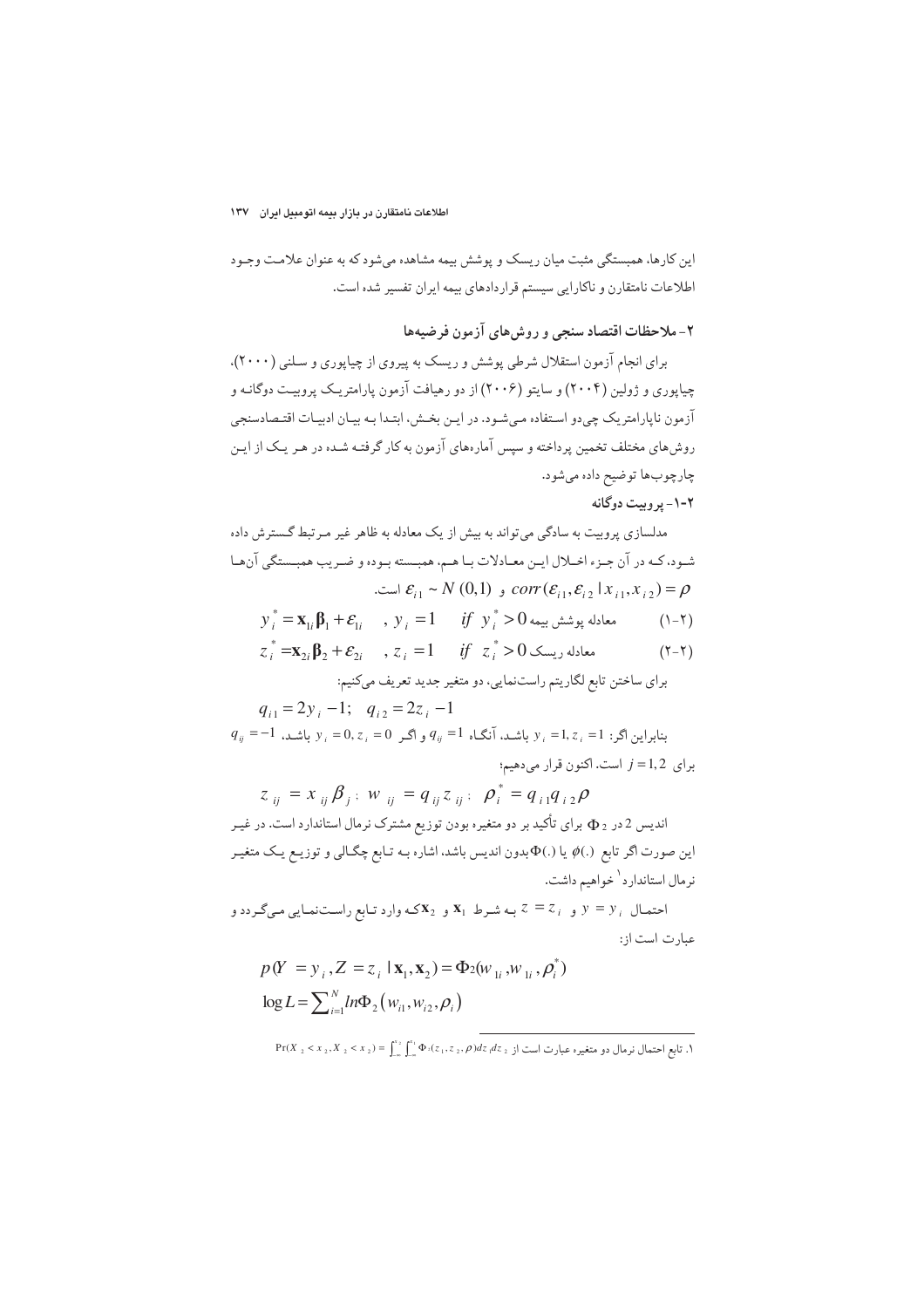اگر  $\rho_i^*=0$  باشد آنگاه تـابع راسـتنمـايي بـالا بـه صـورت لگـاريتم حاصـل جمـع دو تـابع راستنمایی مستقل از هم به دست می آید. زمانی به این این دو معادله پروبیت بـه ظـاهر نـامربوط. يک مدل پروبيت دوگانه گفته مي شود که، اجزاء اخلال دو رابطه بـالا همبـسته باشـند. حـال توزيـع اجزاء اخلال را نرمال فرض میکنیم. پس برای بردار ستونی اجزاء اخلال این دستگاه دو معادلهای توزیع نرمال دوگانه (دو متغیری) را خواهیم داشت.

 $F(\varepsilon_i, \eta_i) = N_2[(0,0), (1,1), \rho], -1 < \rho < 1.$  $(Y-Y)$ که در آن.  $\rho$  ضریب همبستگی بین اجزاء اخلال با امیـد ریاضـی صـفر و واریـانس یـک، دو

معادله پروبیت است. حال، احتمال حادثه مشترک  $z_i = 1$  بر برابر از رابطه (۲-۱) به دست می آید که در آن،  $\Phi_{2}[c_{1},c_{2},\rho]$  تابع توزیـع تجمعـی نرمـال دومتغیـری اسـت و لگـاریتم تـابع احتمال مشترک رخدادهای مشاهدهشده می باشد که به صورت رابطه (۲-۳) است.

 $Pr(y_i = 1, z_i = 1 | \mathbf{X}_{1i}, \mathbf{X}_{2i}) = \Phi_2[\mathbf{X}_{1i} \boldsymbol{\beta}_1, \mathbf{X}_{2i} \boldsymbol{\beta}_2, \rho]$  $\ln L = \sum_{i=1}^{N} \Phi_2 [(q_{i1} \mathbf{x}_{1i} \mathbf{\beta}_1), (q_{i2} \mathbf{x}_{2i} \mathbf{\beta}_2), (q_{i1} q_{i2} \rho)]$ 

که در آن.  $\,\boldsymbol{\beta}_{1}\,$  و  $\,\boldsymbol{\beta}_{2}\,$  توابع پیچیدهای از پارامترهای مدل و بردار دادهها هستند. فـرض صـفر مورد آزمون، در ادبیات اطلاعات نامتقارن در بازار بیمه، به صورت  $\theta=0$  :  $H_{\rm o}$  است، کـه بـا آماره ضرب لاگرانژ بهدست آمده توسط کیفر ` (۱۹۸۲) آزمون می شود:

$$
\lambda_{LM} = \left\{ \sum_{i=1}^{N} \left[ q_{i1} q_{i2} \frac{\phi(\mathbf{x}_{1i} \boldsymbol{\beta}_{1}) \phi(\mathbf{x}_{2i} \boldsymbol{\beta}_{2})}{\Phi(q_{i1} \mathbf{x}_{1i} \boldsymbol{\beta}_{1}) \Phi(q_{i2} \mathbf{x}_{2i} \boldsymbol{\beta}_{2})} \right] \right\}
$$
\n
$$
\sqrt{\sum_{i=1}^{N} \left\{ \frac{\left[ \phi(\mathbf{x}_{1i} \boldsymbol{\beta}_{1}) \phi(\mathbf{x}_{2i} \boldsymbol{\beta}_{2}) \right]^{2}}{\Phi(\mathbf{x}_{1i} \boldsymbol{\beta}_{1}) \Phi(-\mathbf{x}_{1i} \boldsymbol{\beta}_{1}) \Phi(\mathbf{x}_{2i} \boldsymbol{\beta}_{2}) \Phi(-\mathbf{x}_{2i} \boldsymbol{\beta}_{2})} \right\}}
$$

که تحت فرضیه صفر، دارای توزیع  $\mathcal{X}^{2}$ است و تخمین دو معادله پروبیت به طـور مجـزا در صـورت برقـراري فـرض اسـتقلال شـرطي معتبـر اسـت. امـا در صـورتيكـه فرضـيه آلترنـاتيو برقـرار باشـد (همبستگی معنیدار بین ریسک و پوشش بیمه) آنگاه برای آزمون استقلال یا عـدم اسـتقلال متغیرهـای تصمیم (انتخاب سطح پوشش بیمه و ریسک افراد)، از یک پروبیت دو گانه استفاده میشود.

### ۲-۲- توزیعهای ناپارامتری

در این قسمت، چگونگی استخراج هسته (کرنل) چگالی توزیـع تجربـی معرفـی مـیشـود، کـه هدف آن به دست آوردن توزیع آمارههای آزمون ناپارامتری است و به وسیله فرضیه برابری توزیـع این آماره آزمون با توزیع نرمال (N(0,1 آزمون میشود. در تخمینهای پارامتری به علت در نظر

1. Kiefer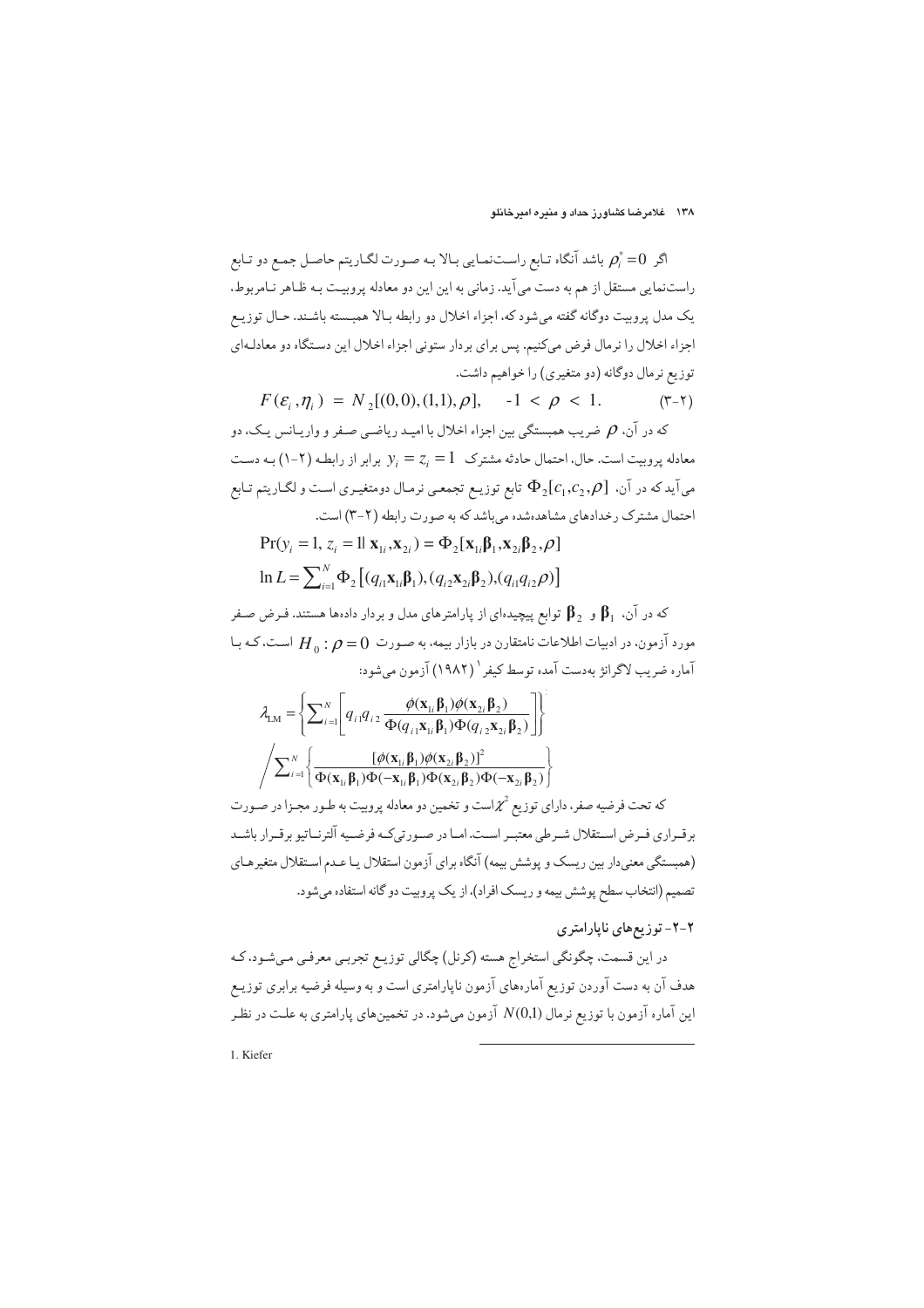گرفتن فرم تابعی خاص بین متغیرهای وابسته y و z و متغیرهای برونزای x، تورش تصریح وجود دارد و در صورت وجود همبستگی مثبت، ممکن است این همبستگی جعلـی باشـد. از ایـن رو بـرای دستیابی به یک استنتاج مستحکم، از آزمونهـای ناپـارامتری کـه هـیچ توزیـع خاصـی بـرای متغیـر تصادفی مورد مطالعه y در نظر نمیگیرند، استفاده میکنیم.

 $R$  فرض کنید یک نمونه تصادفی هم توزیع  $y_1, y_2, ..., y_n$  داریم. که این n مشاهده در ناحیه قرار دارند. برای مثال اگر <sub>ب</sub> و ها وقوع یا عدم وقوع تصادف باشند. R همان [0,1] خواهد بود. آنگـاه اگر هر بار یک نمونه K یی از این نمونه را طبق الگـوریتم خاصـی انتخـاب کنـیم، احتمـال اینکـه این K مشاهده در فضای R قرار بگیرند برابر است با:

$$
\Phi_2(z_1, z_2, p) = \exp[-(1/2)(x_1 + x_2 - \rho x_1 x_2)/(1 - \rho)]/2\pi(1 - \rho)
$$
  
\n
$$
P_k = C_n^k P^k (1 - P)^{n-k}
$$

که در آن:

$$
P = \int_{R} p(x) dx \ ; \quad E[k] = nP
$$

به عبارتی P، همان توزیع متوسط همـوار `تـابع چگـالی (p(x اسـت. بنـابراین یـک تخمـین خوب برای P ، همان  $k/n$  خواهد بود. حـال اگـر حـول یـک نقطـه x داخـل ناحیـه R را در نظـر بگیریم، ( اگر x یک بعدی باشد، R یک بازه است پس حجم ناحیه محصور در داخل R یک پارامتر  $h$ خواهد بود که این پارامتر را پارامتر هموارسازی مـینـامیم). از ایـن بـه بعـد  $y_i$  را متغیـر وقوع یا عدم وقوع تصادف برای فرد نام در نظر میگیریم، در این صورت داریم:

$$
\int_{R} p(y) dy \cong P(y) h
$$

 $P/h = \int p(v) dv / \int dv$ 

که  $h$  طول بازه  $R$  است. بنابراین داریم:

$$
p(x) \equiv \frac{k}{n} / h
$$

بنابراین، به دست می آید:

د<sup>7</sup> کیا ہیہ کنیب د بخ-واهیم توزیج ناپ-ارامتری *ب* ۱۷ (کیر کنیب د بدا استفاده از  
ناحیههای ..., R<sub>1</sub>, R<sub>2</sub> ... برگیرنده ۷ به دست آوریم، هر کنام از این نواحی توسط یک تابع کرنل به  
دست مسی آیبد. در ایین صیورت اگس K<sub>n</sub> کتیاد افرادی باش-ند که متغیس ۲۲ آنها در  
داخل ناحیه  
$$
R_n
$$
 قرار میگیرد، داریم:

1. Smoothed Average Density Function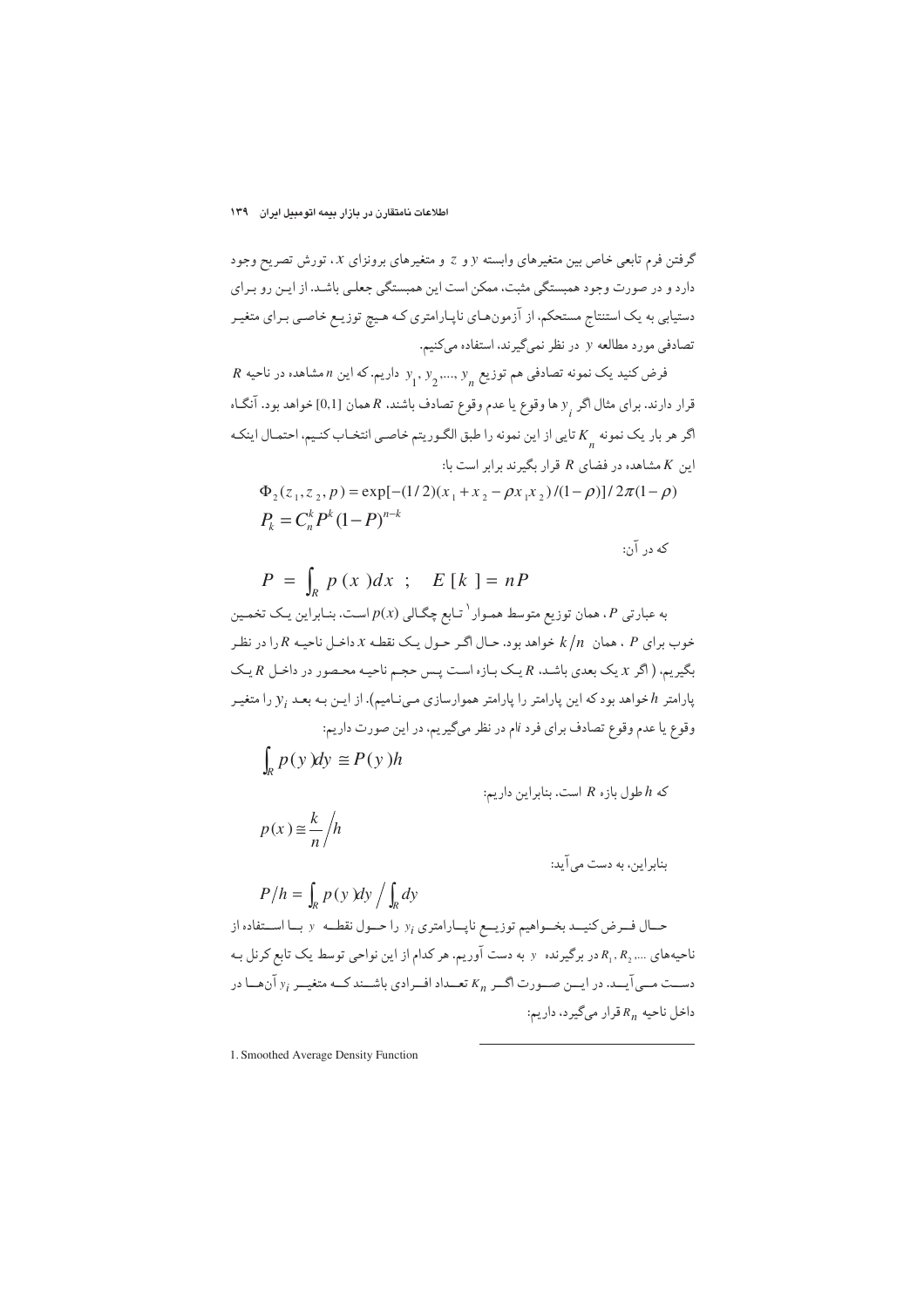۱۴۰ غلامرضا کشاورز حداد و منیره امیرخانلو

 $P_n(y) = \frac{k_n}{n} / h$ توزیع کرنل <sup>۱</sup>. مستطیل های <sup>۲</sup> هیـستوگرام را بـا برآمـدگی هـای همـواری <sup>۳</sup> جـایگزین مـیکنـد. هموارسازی به این طریق صورت میگیرد که به مشاهدات  $y_i$  که دورتر از  $y$  باشند وزن کمتری داده میشود. حال تابع کرنل یک تابع وزن دهی است که شکل بر آمدگیها و تعداد افرادی که هـر بـار در ناحیه  $R_n$ می افتند را مشخص میکند.

$$
K(u) = (3/4)(1 - u2)I (|u| \le 1)
$$
  
\n
$$
K(u) = (1 - |u|)(I (|u| \le 1))
$$

$$
K(u) = (1/\sqrt{2}n) \exp(-0.5u^{2})
$$

حال تابع توزیع متغیر  $y_i$  حول نقطه  $y_i$  به صورت زیر به دست می آید:

$$
h = 0.9kn^{-1/5} \min\{s, r/1.34\}
$$

که در آن r، تفـاوت کوانتیـل اول و سـوم s دامنـه بـین کوانتیـلهـا و n حجـم مـشاهدات است. بـا اسـتفاده از ايـن الگـوريتم تـابع توزيـع كرنـل متغيرهـا بـدون در نظـر گـرفتن هـيچ فـرم تابعی خاص برای آنها به دست آمده و با استفاده از آزمونهای ناپارامتری فرضیه مختلف آزمون ميشوند.

### ٢-٣- آزمونها و فرضيهها

در این قسمت، به بیـان جزئیـات تکنیکـي آمـارههـاي آزمـون مختلـف موجـود بـراي آزمـون اطلاعات نامتقارن (فرضیه همبستگی مثبت) در بازارهای بیمه، می پردازیم.

- 1. Kernel Density<br>2. Boxes<br>3. Smoothed Bamps<br>4. Band Width
-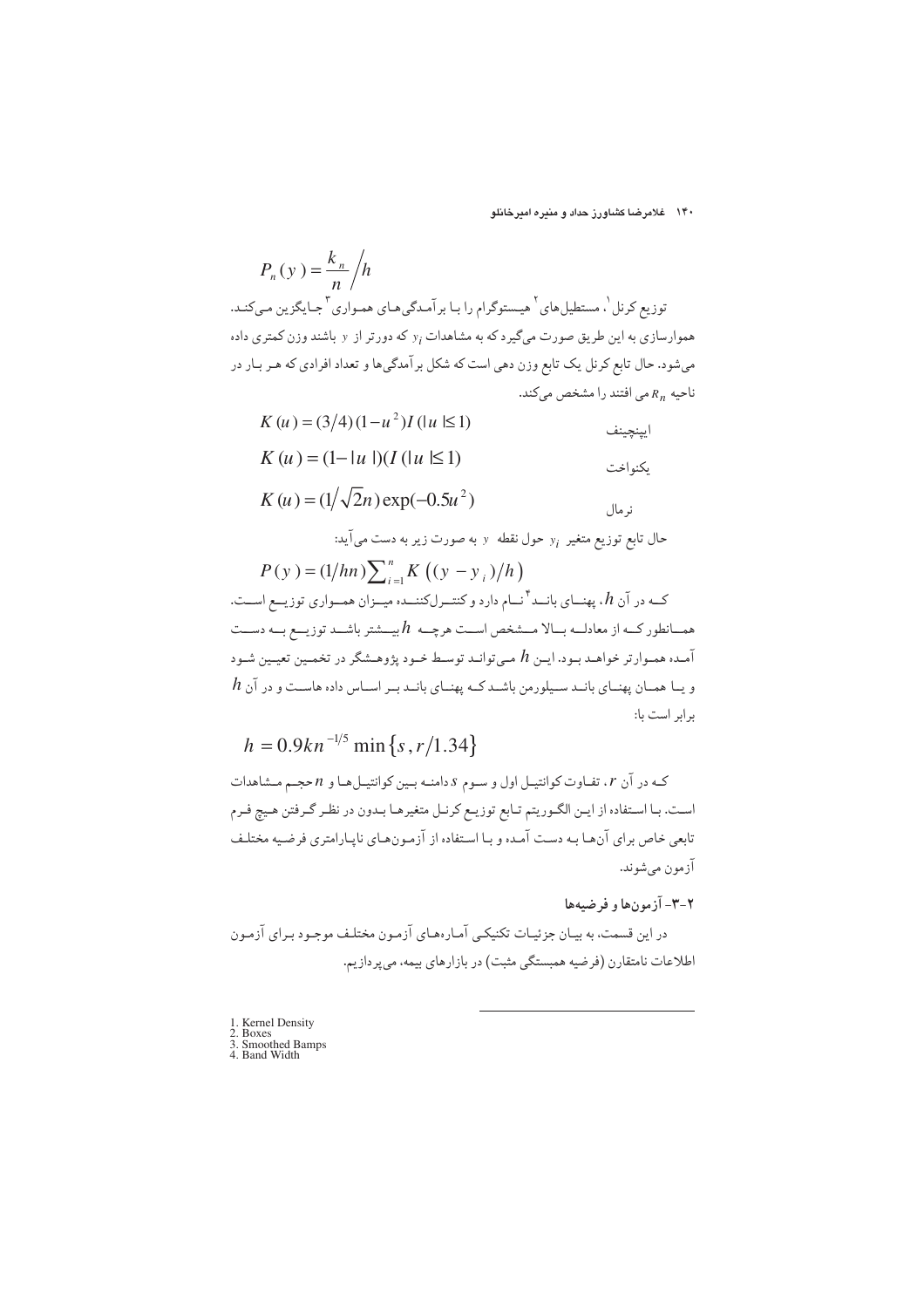#### اطلاعات نامتقارن در بازار بیمه اتومبیل ایران ۱۴۱

۲-۳-۱- آزمون استقلال شرطی

در ایـن رویکـرد، دو معادلـه پروبیـت بـرای (۲-۱) و (۲-۲) بـه صـورت هـمزمـان تخمـین زده شده و اجـزاء اخــلال  $\eta_i, \varepsilon_i$  محاسـبه مــ شـود. آنگــاه بـه هـر فـرد وزن  $w_i$  داده مــ شـود كـه در آن  $w_i$  تعبداد روزهبایی است کبه فیرد تحت پوشش پیمیه قیرار دارد و آمیاره آزمون زب محاسبه میگر دد:

$$
W = \left(\sum_{i=1}^{n} W_i \hat{\mathcal{E}}_i \hat{\eta}_i\right)^2 / \sum_{i=1}^{n} W_i^2 \hat{\mathcal{E}}_i^2 \hat{\eta}_i^2
$$
 (f-1)

در ایــن آزمــون، فرضــیههــای صــفر ( $\alpha(c_\varepsilon,\eta_\varepsilon)=c$  اســت. ایــن آمــاره آزمــون تحـت فرضـيه  $H_0$  (اســتقلال شــرطي)، توزيــع (1)  $\chi^2$  دارد. اگــر مقــدار ايــن آمــاره از مقــدار بحرانـي بـزرگتـر باشـد فرضـيه اسـتقلال شـرطي رد شـده و ايـن دو معادلـه يعنـي انتخـاب نـوع قـرارداد بیمـه و پوشــش ریــسک افـراد بــا هــم، همبــستگی داشــته و جهـت همبــستگی را علامــت ضر ب همستگی نشان خواهد داد.

۲-۳-۲- آزمون کولموگروف -اسمیرنف<sup>۱</sup>

روش آزمسون پارامتریسک پروست دوگانسه، اولاً پسه طسور قابسل تسوچهی پسه تعسداد .<br>متغیر هــای مــستقل زیــاد وابــسته بـوده و از ســوی دیگـر تنهـا بــه روابــط خطــی میــان متغیر هــای مشاهده ناپـذیر ریـسک و پوشـش محـدود اسـت، از سـوي ديگـر نرمـال بـودن اجـزاي اخـلال دو مدل رگر سیونی پیاد شیده یک فیرض اساسی است کیه امکیان بر قبراری آن در بیشتر موردهیای تجرببي چنـدان محتمـل نيـست. از ايـن رو، بـه عنـوان يـک روش جـايگزين آزمـون وجـود عـدم تقـارن اطلاعـاتي در ميـان بيمـهگـران و بيمـهگـزاران بـراي كنتـرل اسـتحكام نتـايج آزمـونهـا، از روش هـاي آزمـون ناپارامتريــک اسـتقلال نيــز اسـتفاده مــىشـود (چيــاپوري و سـلني ٢٠٠٠ و سابتو ۲۰۰۶). په این منظور، ابتدا m متغییر برونیزای توضیحه محیازی را که در تخصین هیا بیــشترین میــزان توضــیح<هنــدگی و معنــاداری را بــرای متغیرهــای z و y داشــتهانــد را در نظــر  $2^{\textstyle m}$  میگیریم. ماننـد جنـسیت مالـک یـا (راننـده)، جـوان بـودن او، قـدرت ماشـین و ... . آنگـاه حالت مختلـف وحـود خواهنـد داشـت و بنـایراین  $M=1$  سـلول تعریـف مـه شـود کـه در  $\omega$ داخـل آن افـراد بـا مشخـصات يكـسان قـرار مـىگيرنـد. ايـن متغيرهـا در حقيقـت، ردهمـاي ریسک افـراد را مـشخص مـی)کننـد و مـا در داخـل ایـن سـلولهـا افـرادی کـه دارای ریـسک یکسانی هستند را قرار می دهیم. ساختار هر یک از این سلولها می توانند به شکل جدول

1. Kolmogrov- Smirnov Test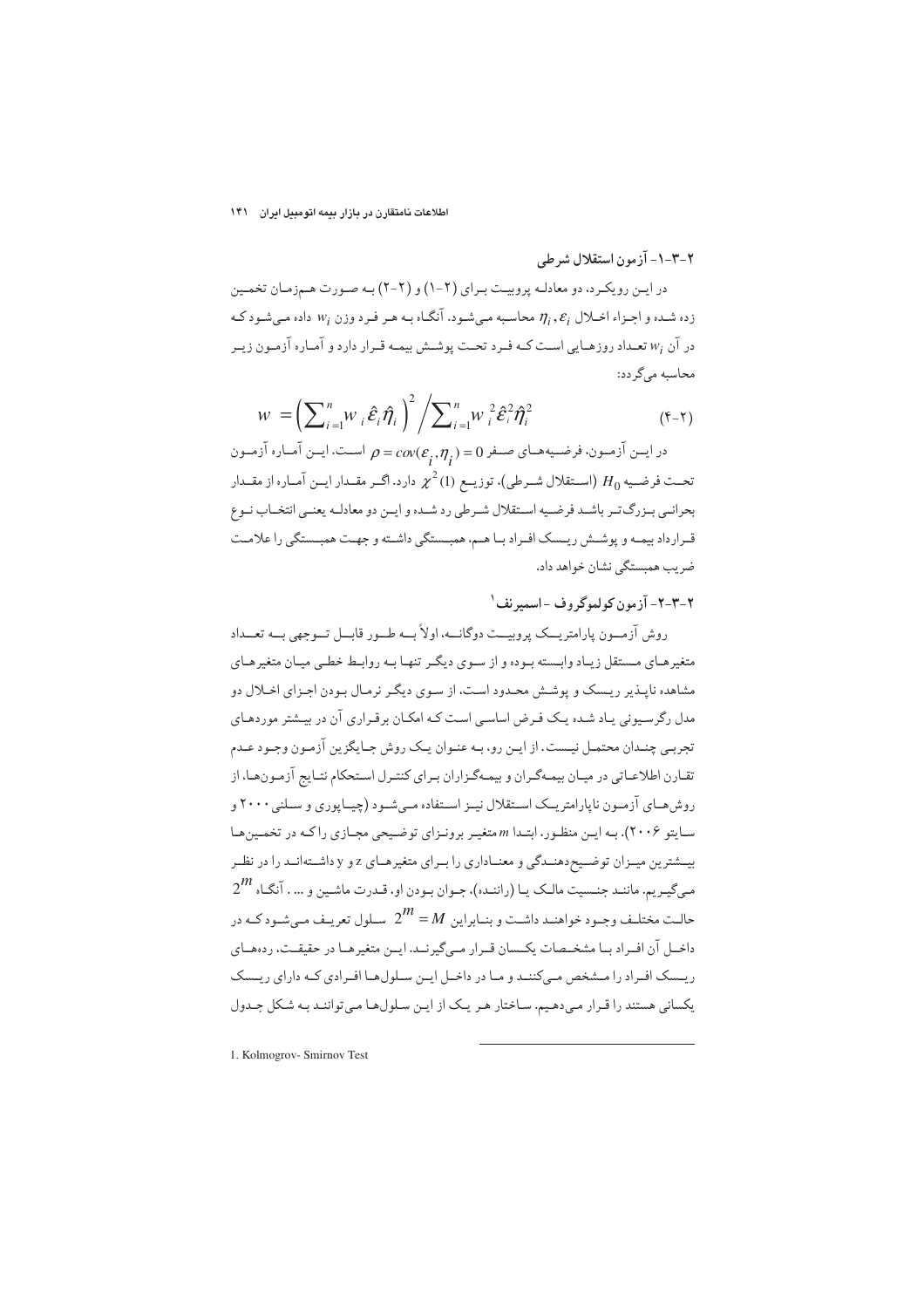۱۴۲ خلامرضا کشاورز حداد و منیره امیرخانلو

(۲-۱) نـشان داده شـوند. ايـن سـاختار در سـاختن آزمـون نايارامتريـک اسـتقلال z و y مـورد استفاده قرار ميگير د.<sup>۱</sup>

| <u>. contractor in c</u>                                                                                                                                                               |          |          |  |  |
|----------------------------------------------------------------------------------------------------------------------------------------------------------------------------------------|----------|----------|--|--|
| جمعيت                                                                                                                                                                                  | $Z_i=0$  | $Z_i=1$  |  |  |
| $y_i = 0$                                                                                                                                                                              | $N_{00}$ | $N_{01}$ |  |  |
| $y_i = 1$                                                                                                                                                                              | $N_{10}$ | $N_{11}$ |  |  |
| $\mathbf{v}$ , $\mathbf{v}$ , $\mathbf{v}$ , $\mathbf{v}$ , $\mathbf{v}$ , $\mathbf{v}$ , $\mathbf{v}$ , $\mathbf{v}$ , $\mathbf{v}$ , $\mathbf{v}$ , $\mathbf{v}$ , $\mathbf{v}$<br>. |          |          |  |  |

حده ل(٢-١): آن مون استقلال

و N<sub>j</sub> = $N_{0j}$  + $N_{1j}$ ,  $N_{j}$  = $N_{j0}$ + $N_{j1}$ ,  $j = 0, 1$ ، حال به کمک مؤلفه داخل هر سلول، تعریف میکنیم کـه، 10 آنگاه آماره آزمون زیر را تعریف میکنیم:  $N = N_0 + N_1$ 

$$
T_m = \sum_{j,k=0,1} [N_{jk} - (N_{j}N_{.k}/N_{.j})]^2 / N_{jk}, \ m = 1,2,...,M \qquad (2-1)
$$

اگر , ج و , y در داخل سلول مورد بررسی ثابت باشند. طبق فرض صفر (استقلال شـرطی) باید داشته باشیم که،  $T$  دارای توزیع (1) $\chi^2$ است. بنابراین  $M=1$  آماره  $T$ خواهیم داشت. برای آزمون فرضیه صفر (استقلال ,v,, z ) راههای متفاوتی وجود دارد. آماره آزمون کولموگروف -اسمیرنف، برابری توزیع تجربی یک نمونه را با یک توزیع آمـاری خـاص آزمـون مـیکنـد. طبـق قضیه گلیونکو -کانتالی داریم: اگر  $F_{\underline{.}}(y)$  توزیع تجربی در نقطه y (همان توابـع توزیـع بـه دسـت آمـده در قـسمت قبـل در هـر مرحلـه بـراي نمونـه تـصادفي  $y_n, y_1, ..., y_n$  بـا توزيـع نظـري  $\cdot \mathcal{E} > 0$  باشد آنگاه داریم: برای هر  $F(y)$ 

 $\lim P(\sup | F_n(y) - F(y) | > \varepsilon) = 0$ 

یعنی به عبارتی، با بزرگ شدن n توزیع تجربی یعنی  $F_{_{n}}(y)$  در احتمـال بـه توزیـع تئـوری - يعني (F(y مي گرايد. در اين صورت، آماره آزمون زير كه آماره آزمون ناپايـداري كولمـوگروف اسمیرنف است، به دست می آید.

$$
K = \sqrt{M} \, \sup \left| \, \hat{F}_M(y) - F(y) \, \right| \tag{8-1}
$$

که در آن  $\hat{F}_{\perp}(y)$  همان توزیع تجربی به دست آمده حول  $y$  و  $F(y)$  تـابع توزیــع تجمعـی توزیع (1)  $\chi^2$  (در این آزمون) میباشد. هرگاه مقدار تابع نمونهای به دست آمده، از مقـدار بحرانـی

۱. برای توضیح بیشتر، فرض کنید تعداد متغیرهای برونـزای بـا مقـادیر ۰ و ۱ برابـر بـا ۴ باشـد. آنگـاه ۱۶ سـلول بـرای قادیر (۲۰۰۱) در سلول سوم (۲۰۰۱) ایجاد میگردد که در اولین سلول مقادیر (۲۰۰۰) در سلول دوم (۲۰۰۱) در سلول سوم بود. اکنون می توانیم هریک از این خانمها را بـه صـورت جـدول (۴-۱) تجزیـه کنـیم. در ایـن جـدول بـرای خانـه اول تعداد افرادي است كه براي آنها ٥ =  $z_i$  و ٥ =  $y_i = y$  بوده و تمام متغيرهاي برونزا ارزش صفر را انتخاب مىكنند.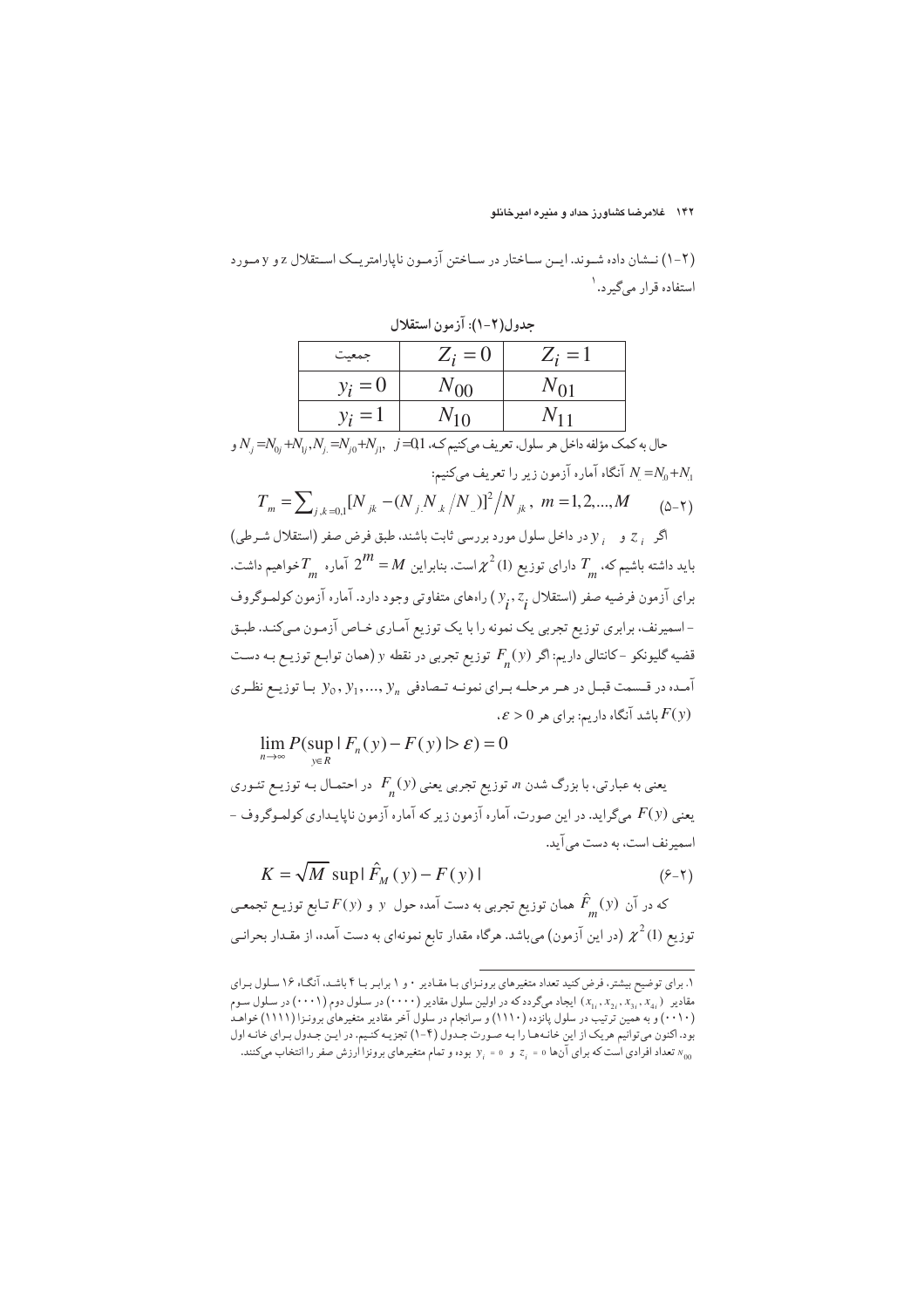### اطلاعات نامتقارن در بازار بیمه اتومبیل ایران ۱۴۳

آماره آزمون کولموگروف -اسمیرنف بزرگ تر باشد (آزمون شرطی یکطرفه)، فرضیه برابری تـابع توزیع، با توزیع موردنظر رد میشود.

علاوه بر ایـن تـابع نمونـهاي آزمـون S بـه صـورت مجمـوع توابـع نمونـهاي "T بـه صـورت برای آزمون استقلال شرطی داخل سلولها محاسبه میشود. ایـن آمـاره تحـت  $s = \sum_{m=1}^M T_m$ فرضیه استقلال شرطی دارای توزیع (  $\chi^2\left(M\right)$  میباشد. هـر گـاه مقـدار آمـاره آزمـون S از مقـدار بحراني توزيع ( M)  $\chi^2\left(M\right)$  بيشتر باشد، آنگاه فرضيه استقلال شرطي y و z رد مي شود.

# $(\mathbf W_\circ$ ۳-۳-۳ آزمون  $\chi^2$  مجموع دفعات رد فرضیه صفر (آماره $\mathbf r$

 $\chi^2_{_{(1)}}$ در داخل هر سلول اگر مقدار آماره آزمون  $T_{_{m}}$  بزرگ تر بود از مقـدار بحرانـی ۰٪ بـرای یعنی بزرگتر از 3.84 < 7در این صورت فرضیه  $H_{_0}$  رد میشود. سپس تعداد دفعـات رد فرضـیه را که یک توزیع دوجملهای (8.0.5  $B(M, 0.05)$  تحت زمینـه  $H_{\alpha}$ اسـتقلال شـرطي دارد، شـمارش  $H_{\alpha}$ میشود. بنابراین تعداد دفعـات رد فرضـیه  $H_{_0}$  (اسـتقلال شـرطی) بایـد دارای توزیـع دوجملـهای  $B(M,0.05)$ باشد. هر گاه تعداد فرضیه  $H$  از مقدار بحرانبی ۵٪ یک توزیع  $B(M,0.05)$ بزرگ تر باشد، فرضیه استقلال شرطی رد میشود.

### ۲-۳-۴- آزمون ناپارامتری فرضیه انتظارات واقعی

در مقاله چیاپوری و همکاران (۲۰۰۶)، با پـذیرش سـه فـرض بنیـادین ترجیحـات مـستقل از موقعیت، ریسکگریز بودن افراد بیمه شده و برقراری انتظارات واقعبی، یک روش ناپارامتریک براي ساختن توابع نمونهاي آزمون فرضيه عدم تقارن اطلاعـاتي ارائـه مـيشـود. فـرض انتظـارات واقعی به این معنی است که افراد بیمه شده از وضعیت ریسک خود اطلاع دقیـق دارنـد. ایـن فـرض یک فرض قوی بوده، ولی برای معتبر بودن نتایج آزمون تقارن اطلاعاتی ارائه شده توسط چیاپوری و دیگران (۲۰۰۶) باید برقرار باشد. از این رو در ابتدا برقرار بودن آن از طریق یک آماره آزمون .<br>ناپارامتري آزمون مي شود. در صورت درستي اين فرض مي توان فرض وجود اطلاعات نامتقـارن را با استفاده از آماره آزمون ناپارامتری ارائه شده در این مقاله آزمون کرد. برای انجـام آزمـون فرضـیه انتظارات واقعي، آماره آزمون زير محاسبه مىشود:

$$
T_1(X) = P_2 - P_1 - q_1(x) (R_2 - R_1)
$$
 (Y-Y)

که در آن  $P_{_{\!\!j}}$ حق بیمه قرارداد بیمه  $C_{_{\!\!j}}$  و  $q_{_{\!\!1}}(x)$  احتمال تـصادف افـراد در کـلاس ریـسک بـه دست آمده توسط متغیرهای برونـزای x کـه قـرارداد بیمـه ,C را انتخـاب کـردهانـد. بـرای محاسـبه ابتدا متغیرهایی برونزای صفر و یک  $x$ را انتخاب میکنیم. این متغیرها، متغیرهایی هستند  $T_{\text{1}}(x)$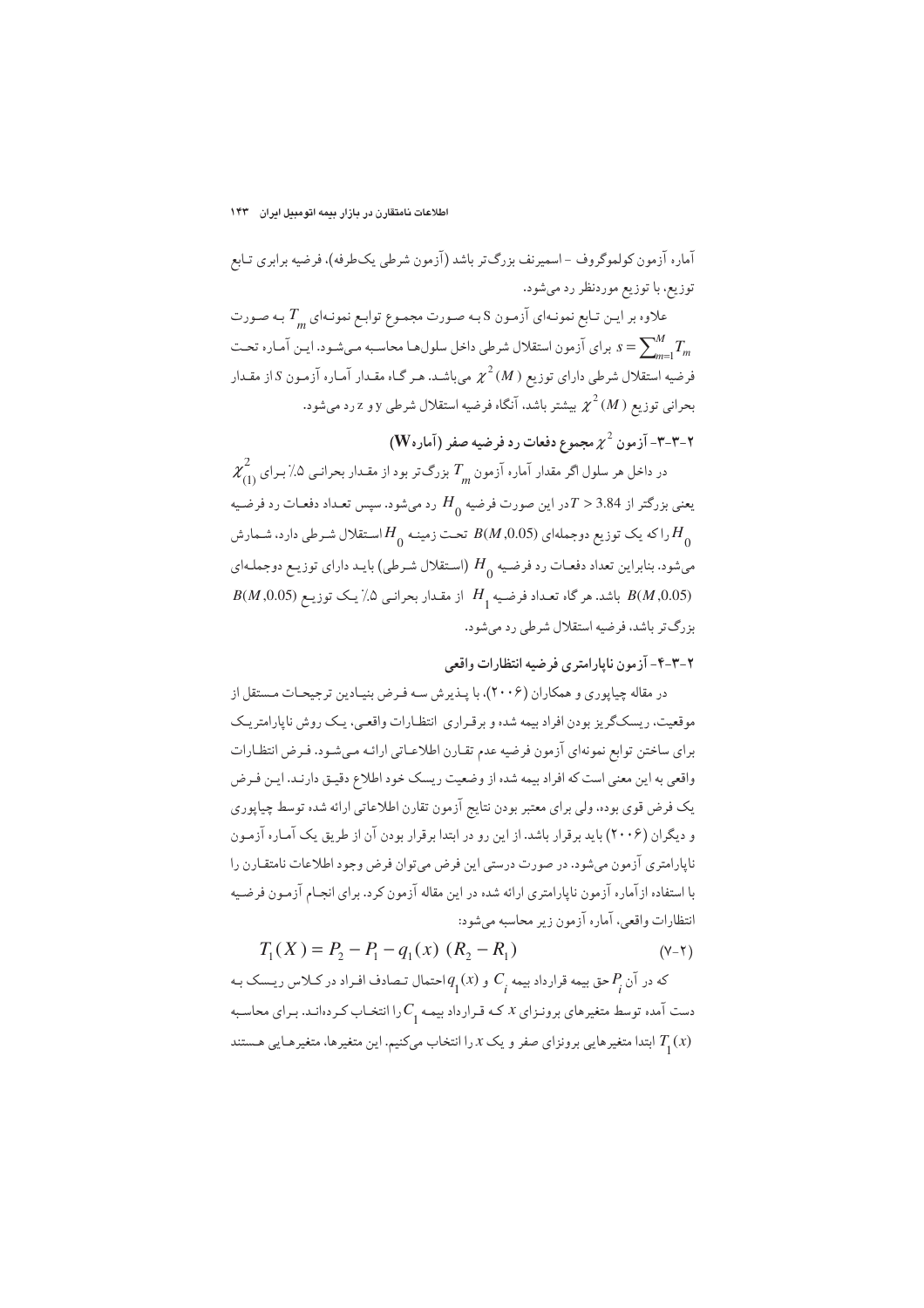که میزان معنیداری بیشتری داشته و بیشترین نقش را در تعیین ردههای ریسک دارنـد. حـال اگـر تعداد  $m$  متغیر را انتخاب کنیم تعداد  $M=2^{\prime\prime}$  سلول خواهیم داشت کـه درون هـر کـدام از ایـن سلولها، مقادیر x ثابت است و افرادیکه داخـل ایـن سـلولهـا قـرار مـیگیرنـد از نظـر مشخـصات ریسکی مشابه هستند. حال درون هر کدام از این سلولها  $q_{_{1}}(x)$  را محاسبه میکنیم که همان نسبت افرادی است که در سال ۸۵ تصادف داشته و قرارداد با پوشش های اصلی را انتخاب کردهاند. سپس آماره  $T_{_1}(x)$  را محاسبه و آن را به انحراف معیار خود تقسیم میکنیم. تحت فرضیه  $H_{_0}$ ، انتظـارات واقعی برقرار نیست و این آماره دارای توزیع (1,0)N است. این فرضیه را میتوان از بـا بـه دسـت آوردن تابع توزيع ناپارامتري  $T_{_{\rm 1}}(x)$  و مقايسه آن با تابع توزيع نرمال استاندارد آزمون كرد.

### ۲-۳-۵- آزمون فرضیه اطلاعات نامتقارن بر اساس آزمون ناپارامتری چیاپوری و همکاران

.<br>آزمون ارائه شده در این قسمت، تنها در صورت بر قراری فرضیه انتظارات واقعی اعتبـار دارد. زیرا پایههای نظری ارائه شده برای به دست آوردن این آماره آزمون، بر اساس فرضهایی است کـه يكي از قوىترين آنها، همان فرضيه انتظارات واقعى است. اين آزمون در هـر دو چـارچوب بـازار رقابتی و بازارهای همراه با قدرت بازار (مثل بازار ایران که این بازار بیمه انحصار چندجانبه است) معتبر است. به این معناکه فرض میشود، درجه ریسکگریزی افراد در داخل متغیرهای برونـزای x که قابل مشاهده هستند وجود دارد و بنابراین افراد علاوه بر مشخـصات ریـسکی، بـر اسـاس میـزان ريسكگريزي نيز طبقهبندي شدهاند. آنگاه:

$$
u^{\theta}(w, F) = a^{\theta}(F, v, w) - c^{\theta}(F)
$$
  
\n
$$
\int w_1(L)dG_1(L) \ge \int w_2(L)dG_2(L)
$$
  
\n
$$
\vdots \qquad \vdots
$$
  
\n
$$
w_c(L) = v(-L + R_i(L) - P_i)
$$
  
\n
$$
\Phi(x, \tilde{L}) = \Phi(x, \tilde{L}) - \Phi(x, \tilde{L})
$$
  
\n
$$
R_i(G) = \Phi(x, \tilde{L}) - \Phi(x, \tilde{L})
$$
  
\n
$$
R_i(G) = \Phi(x, \tilde{L}) - \Phi(x, \tilde{L})
$$
  
\n
$$
\Phi(x, \tilde{L}) = \Phi(x, \tilde{L}) - \Phi(x, \tilde{L})
$$
  
\n
$$
\Phi(x, \tilde{L}) = \Phi(x, \tilde{L}) - \Phi(x, \tilde{L})
$$
  
\n
$$
\Phi(x, \tilde{L}) = \Phi(x, \tilde{L}) - \Phi(x, \tilde{L})
$$
  
\n
$$
\Phi(x, \tilde{L}) = \Phi(x, \tilde{L}) - \Phi(x, \tilde{L})
$$
  
\n
$$
\Phi(x, \tilde{L}) = \Phi(x, \tilde{L}) - \Phi(x, \tilde{L})
$$
  
\n
$$
\Phi(x, \tilde{L}) = \Phi(x, \tilde{L}) - \Phi(x, \tilde{L})
$$
  
\n
$$
\Phi(x, \tilde{L}) = \Phi(x, \tilde{L}) - \Phi(x, \tilde{L})
$$
  
\n
$$
\Phi(x, \tilde{L}) = \Phi(x, \tilde{L}) - \Phi(x, \tilde{L})
$$
  
\n
$$
\Phi(x, \tilde{L}) = \Phi(x, \tilde{L}) - \Phi(x, \tilde{L})
$$
  
\n
$$
\Phi(x, \tilde{L}) = \Phi(x, \tilde{L}) - \Phi(x, \tilde{L})
$$
  
\n
$$
\Phi(x, \tilde{L}) = \Phi(x, \tilde{L}) - \Phi(x, \tilde{L})
$$
  
\n
$$
\Phi(x, \tilde{L}) = \Phi(x, \tilde{L}) - \Phi(x, \tilde{L})
$$
  
\n
$$
\
$$

 $\int (w_2(L) - w_1(L)(dF_2(L) - dF_1(L)) \ge 0$ از جایی به بعد، مثبت است (بدون توجه به میزان خسارت  $(L)$ ، به عبـارتی  $F_2$  یـا $W_2 = W_1$ توزیع خسارت افرادی که قرارداد  $C_2$  را انتخاب کردهاند وزن بیشتری در خسارتهـای بـالا و وزن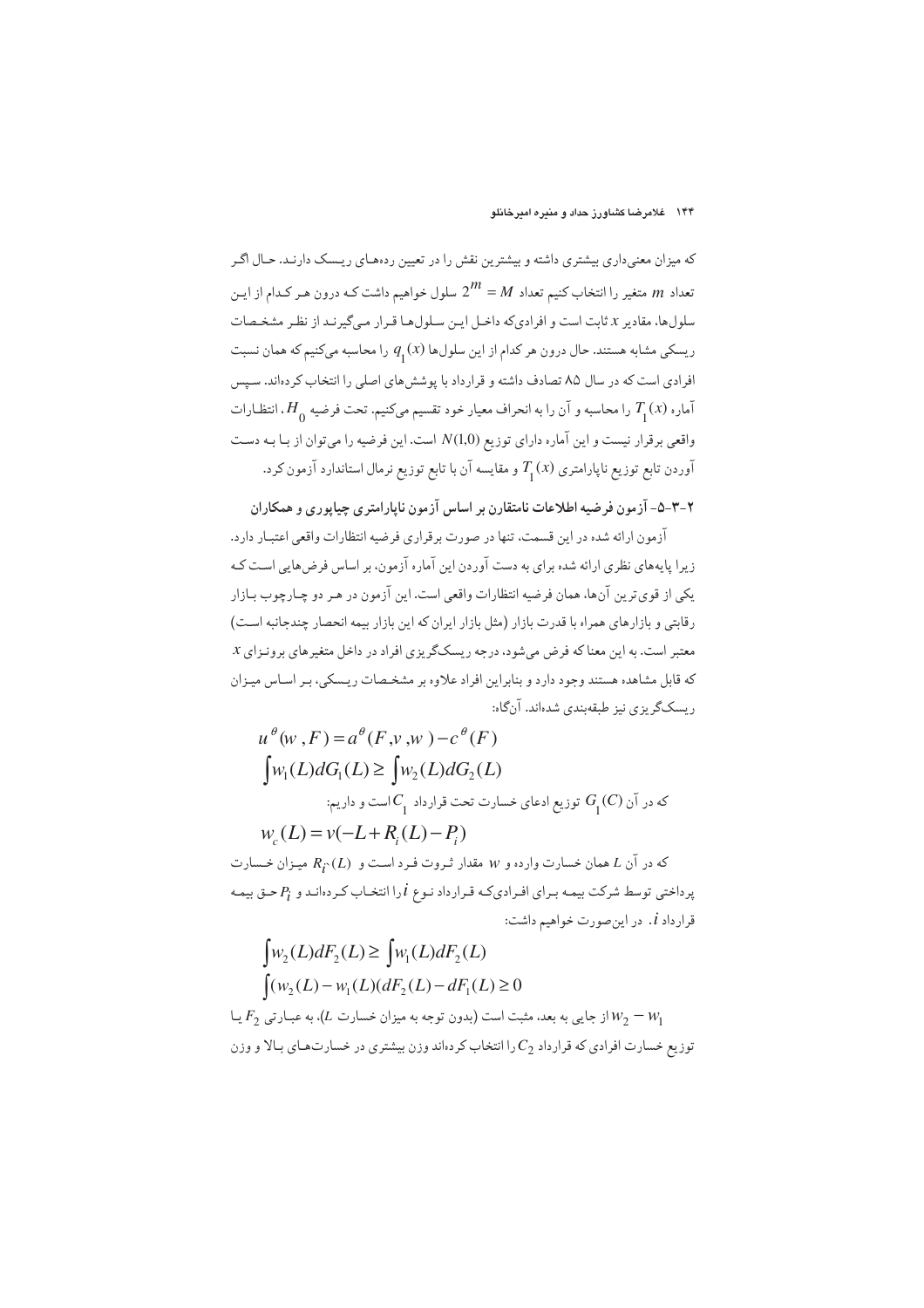کمتری در خسارتهای پائین تر دارند. بنابراین یک مفهوم عمومیتر از خاصیت همبستگی مثبت برقرار خواهد بود، و در حالتی که  $L \in \{0, \overline{L}\}$  باشد آنگاه داریم:

 $q_{\rm v} \leq q_{\rm v}$ بنسابراین داخسل هسر سسلول مقسادیر (x) ،  $q_{_{\textstyle 1}}(x)$  و انحسراف معیسار هسر کسدام و (x) = q (x) = q(x) را محاسبه کرده و  $T_a$  را به انحراف معیار آن تقسیم مـیکنـیم. سـپس آماره  $\sigma(T_{_2}(x))$  /  $\sigma(T_{_2}(x))$  به دست میآید که در آن به هر کدام از مقادیر، استاندارد شده وزن تعداد افرادي كه درون سلول وجود دارند را مىدهيم. اگر توزيع كرنل ايـن آمـاره، در سـمت راسـت توزیع نرمال (1 $N(0\,$  باشد. یعنی فرضیه  $H$  ( استقلال  $(z_{\scriptscriptstyle{.}},v_{\scriptscriptstyle{.}})$  نقض شـده و جهـت همبــستگی بسته به اينكه عدد توزيع سمت راست يا چپ توزيع (1 $N(0\,\sigma$  باشد تعيين ميشود.

#### ٣-معرفي دادهها و تعريف نمادها

در این بخش، با استفاده از مبانی نظری و چارچوبهای ارائه شده در بخش هایقبل، بـه ارائـه نتايج حاصل از محاسبات با يك نمونـه شـامل ۶۹۵۵۳ بيمـهگـزار بيمـه بدنـه شـركت بيمـه ايـران. میپردازیم. ابتدا به تشریح ساختار بیمه بدنـه خـودرو در شـرکت بیمـه ایـران (قـوانین بیمـه را بیمـه مرکزی تعیین میکند. بنابراین، این ساختار و قـوانین، بـرای همـه شـرکتهـای بیمـه برقـرار اسـت) پرداخته و سپس، دادههای مورد استفاده را معرفی میکنیم.

### ۳-۱-متغیر های به کار گرفتهشده

تعداد مشاهدات یا افرادیکه در این مجموعه برای آزمون استفاده شـدهانـد، ۶۹۵۵۳ بیمـهگـزار میباشند که از این میان، تعداد ۱۱۲۹۰ نفر در مدت قرارداد یکساله، دچار خسارت یا تصادف رانندگی هستند. دادهها مربوط به بیمهگزارانی است که در ماههای متفاوت سال ۸۵ با شرکت بیمه ایـران قـرارداد يک ساله بستهاند. بنابراين رفتار ريسکي (وقوع يا عدم وقوع حادثه رانندگي براي آنها) در طول يک سال مشاهده شده است. متغیرهایی که از این شرکت برای ۶۹۵۵۳ بیمهگزار گرفته شده است شـامل متغیرهای زیر میباشد:

۱- متغیر های دموگر افیک خر بداران: سن و حنس بیمهگزار؛

٢- مشخصات رانندگي خريدار: سال اخذ گواهينامه فرد، جوان بودن راننده(آيا سابقه سه سـال رانندگی دارد؟)، اینکه آیافرد در سال گذشته خود را بیمه بدنه کرده است یا خیر؛

۳- مشخصات اتومبیل بیمهگزار: کد سیستم، تعداد سیلندر، ارزش بیمهشـده (شاخـصي بـراي قيمت اتومبيل) و سال ساخت اتومبيل؛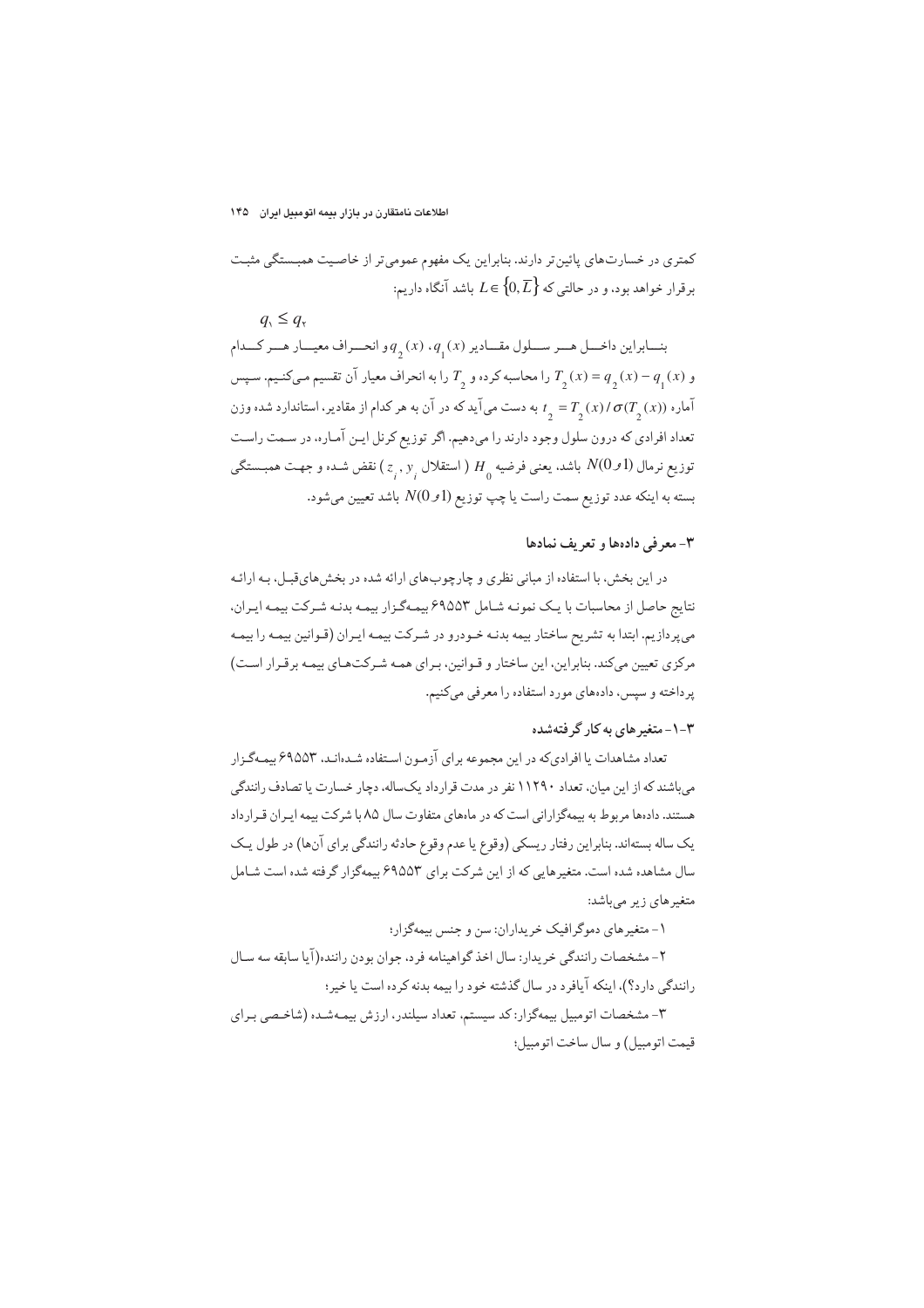#### ۱۴۶ - غلامرضا کشاورز حداد و منبره امیرخانلو

۴- مشخصات قرارداد بیمهای فرد: پوشش بیمه انتخاب شده توسط فرد؛ اینکه فـرد پوشــش هـای اصـلی بيمه( خسارت جزئي و كلي و سرقت كلي و جزيبي) به تنهايي يا پوشش هاي اضافي شامل: سرقت قطعات درجا، بلایای طبیعی، غرامت تعمیرگاه، نوسانات قیمت و مواد شیمیایی را نیز انتخاب کرده است (انتخاب هر کدام پـا همه یا مجموعهای از پوشش های اضافی همراه با پوشش های اصلی برای بیمهگزار اختیـاری اسـت). حـق بیمـه پرداختی توسط فرد به شرکت بیمه برای هر یک از پوشش های بیمه انتخابی و در کل حق بیمه سالیانه فرد؛

۵- مدت قرارداد: شامل تاریخ آغاز و پایان قرارداد بیمه؛

۶- ريسک تحقق يافته ثبت شده بيمهگزار توسط بيمهگر: آيا سال قبل (در صورتي)ه فرد سال گذشته نیز خود را در این شرکت، بیمه کرده باشد) تصادف داشته است؟، اینکـه در طـول دوره مـورد بررسی بیمهگزار تصادف داشته است یا خیر، غرامت پرداخت شده توسط بیمـهگـر بـه بیمـهگـزار (در صورت بروز تصادف)، تخفيف عدم خسارت فرد بيمهگزار؛

۷- کد سیستم وسیله نقلیه: کدی را نشان میدهد که بـر اسـاس آن نـوع اتومبیـل بیمـهشـده را می توان شناسایی کرد. شماره بالاتر نشانگر وسایط نقلیه سبکتر است.

۸- متغیر تخفیف عدم خسارت: میزان تخفیف تعلقگرفته به فرد را به علت عـدم خـسارت در سال های قبل که تحت پوشش بیمه این شرکت یا شرکتهای دیگر بوده است را نشان می دهد. بنابراین سابقه بیمه بدنه فرد و تعداد سال هایی از میبان را کیه فیرد خسیارت نداشته با خیسارت را گزارش نکرده را نشان میدهد. به این ترتیب که؛ خسارت ٢۵٪ برای یک سال سابقه بیمـه بـدون خسارت ٣۵٪ دو سال، ۴۵٪ سه سال و ۶۰٪ چهار سال سابقه بیمه بدنه بدون خسارت؛

۹- میزان خسارت پرداختی به فرد در صورت بروز تصادف: از فرمول، استهلاک – فرانشیر – خسارت مطالبه شده محاسبه میشود که استهلاک از ابتدای سال چهارم پس از ساخت اتومبیل کـسر می شود، بنابراین این متغیر همان  $R(L)$  خواهد بود.

#### ٣-٢- تعريف نمادها

برابر با ۱ است هرگاه سن فرد بیمهگزار (راننده)، بزرگ تـر یـا برابـر بـا ۳۵ سـال باشـد و: $i\nu\_1$ برابر با ۰ است هرگاه سن فرد کمتر از ۳۵ سال باشد. علت انتخاب ۳۵، هم ادبیات تجربی است و هـم اینکه میانه سن بیمهگزاران ۳۵ سال است و سن بالاتر از آن را میتوان به طور نسبی در این جمعیت بـه عنوان سن بالا تعبير شود. اين متغير، شاخصي براي ارزيابي اينكه آيا فرد راننده جوان است يا خير؛

برابر با ۱ است هرگاه بیمهگزار یک شخص حقوقی یا مرد باشد و در غیر این صورت:  $i\nu\_2$ برابر با صفر است. علت اینکه برای شخص حقوقی هم عدد ١ در نظر گرفته شده است، آن است ک رانندگان اتومبیل های متعلق به شرکتها، عموماً مرد هستند.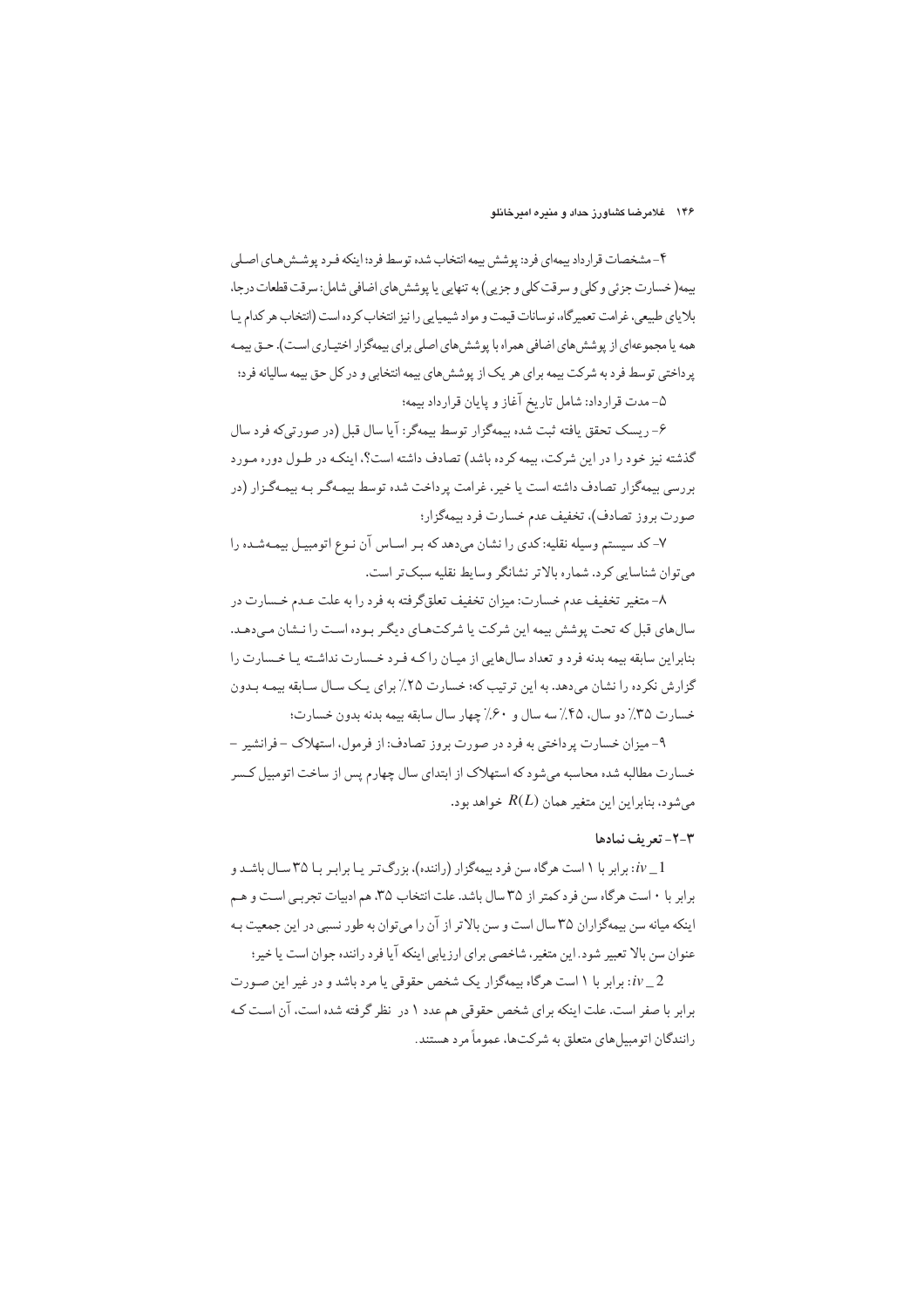یا فرد بهترین تخفیف یا بهترین سابقه رانندگی را داشته باشد یا خیر، به عبارتی اگـر  $i\nu\_3$ فرد چهار سال پیدریی تصادف نکرده باشد (به عبارتی فرد از تخفیف ۶۰٪ به دلیل چهار سال سابقه بیمه بدون خسارت برخوردار باشد) برابر ۱ و در غیر این صورت برابر صفر است. از ایـن متغیـر بـه عنوان متغیری برای لحاظ کردن رتبهبندی تجربه استفاده شده است.

iv\_4: برابر ۱ است هر گاه قیمت ماشین یا ارزش بیمهشده بزرگتر یا مساوی یازده میلیون تومان، که میانه متغیر insuredv است باشد و در غیر این صورت برابر صفر خواهد بود، از این متغیر به عنوان شاخصی برای ارزیابی گران یا ارزان بودن نسبی ماشینهای بیمهشده استفاده شده است.

یا برابر ۱ است هرگاه ماشین شش سیلندر باشد و برابر صفر است هرگـاه چهـار سـیلندر: iv\_5 باشد. از این متغیر به عنـوان شاخـصی بـرای محکـم بـودن بـا نبـودن اتومبیـل اسـتفاده شـده اسـت. برای مثال، کامیون شش سیلندر است و پیکان چهار سیلندر.

یرایر ۱ است هرگاه بیمهگزار مالک اتومبیل بیمهشده است و در غیر این صورت برایر:  $i\nu_{-}6$ با صفر، lastcover برابر ۱ است هرگاه فرد، سال قبل خود را در شرکت بیمه، بیمه بدنه کرده باشد و در غير اين صورت صفر.

 $iv-7$  : ۱ است هرگاه اتومبیل فرد مستهلک باشد بعنبی سه سال با بسشتر از ساخت آن گذشته باشد (يعني در پرداخت خسارت مبلغي بابت استهلاک نيز کسر شود) و صـفر اسـت در غيـر اين صورت صفر.

acprob: وقوع یا عدم وقوع تصادف در دوره یک ساله مورد بررسی؛

bestexprate:که برابر ۱ است هرگاه فرد از تخفیف عـدم خـسارت ۶۰٪ برخـوردار باشـد یـا بـه عبارتي چهار سال سابقه بيمه بدنه بدون تصادف داشته باشد و برابر با صفر در غير اين صورت ميباشد؛ insuredv: ارزش بیمهشده است که همان ارزش ماشین و ارزش قطعـات اضـافی نـصب شـده روی ماشین میباشد و متغیری برای ارزیابی گران قیمت یا ارزان بودن ماشین است؛

prob1: برابر ۱ است هرگاه فرد قرارداد با پوشش های اضافی را انتخاب کرده باشد و در طـول دوره مورد بررسی تصادف کرده باشد؛

drivingexp: تجربه رانندگی فرد که برابر (سال اخذ گواهینامه فیرد، ۱۳۸۶) است و در صورتی کـه سال اخذ گواهینامه فرد را نداشته باشم (فرد تصادف نکرده باشد) میزان حداقل تجربه راننـدگی فـرد از روی تخفیف عدم خسارت تعلق گرفته به او محاسبه میشـود و در صـورتی کـه ایـن متغیـر نیـز صـفر باشـد، در صورتی که فرد سال قبل خود را بیمه کرده باشد، تجربه رانندگی وی حداقل برابر با ۱ قرار داده شده است؛ yearofau: سال های عمر اتومبیل؛

noacdsic: تعداد تصادفات فرد در طول دوره قرارداد.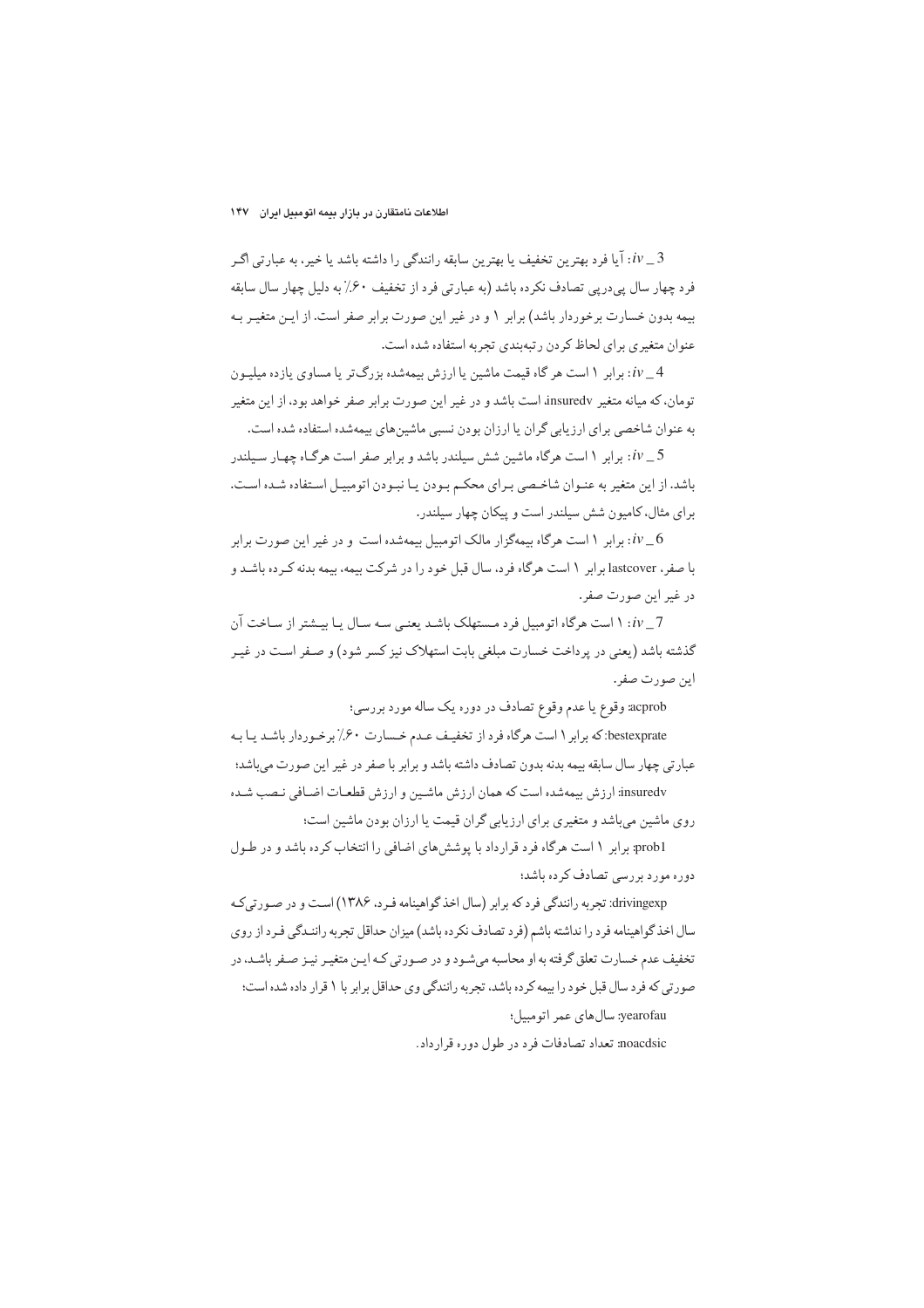۳-۳- فضای آییننامهای و انتخابها در بازار بیمه بدنه اتومبیل ایران

علت انتخاب شرکت بیمه ایران و جمع آوری دادهها از این شرکت به عنـوان یـک نمونـه بـرای ارزیابی کارایی صنعت بیمه ایران، آن است که برای مثال، در سال ۱۳۸۵ از بین بیست شرکت بیمـه دولتی و خصوصی این شرکت ۵۲٪ سهم بازار را دارا بوده و ۳۳٪ مابقی سهم بـازار بـه سـه شـرکت دولتی دیگر که به ترتیب سهم بازار عبارتند از: البرز، آسیا، و دانـا متعلـق بـوده اسـت و ۱۶ شـرکت خصوصي تنها ١٥٪ سهم بازار صنعت بيمه را به خود اختصاص داده بودند.

در بیمه اتومبیل که تمرکز این پژوهش بر آن است، دو نوع قرارداد بیمه بدنه پوششهای اصلی و بیمه تکمیلی داریم. در بیمه پوشش های اصلی که خطرات سرقت جزیی، تـصادف کلـی و جزیـی و تصادم را پوشش میدهد. برای هر فرد در سالیکه قرارداد امضاء شده است تنها برای سه بار تصادف و در صورتیکه فرد مقصر باشد یا خیر، شرکت بیمـه غرامـت پرداخـت خواهـد کـرد. بـرای بـار اول، فرانشیز (نرخ مشارکت بیمه) ۱۰٪خسارت اول ( حداقل به میزان ۱۰۰/ ۱۰۰ تومان )، بار دوم، فرانشیز دو برابر فرانشیز اول (حداقل به میـزان ۲۰۰/۰۰۰ تومـان) و بـار سـوم، فرانـشيز ۳ برابـر فرانشیز اول (حداقل به میزان ۳۰۰/۰۰۰ تومان) میباشد. در ابتدای سال دوم و برای تمدید بیمهنامه، فرد در صورتی که سال قبل تصادفی نداشته باشد از ۲۵٪، در ابتدای سال سوم از ۳۵٪، در ابتدای سال چهارم از ۴۵٪ و در ابتدای سال پنجم از ۶۰٪ تخفیف برخوردار خواهـد بـود. بنـابراین قراردادها به گونهای تنظیم میشوند که یک فرد ریسکگریز و کم ریسک، تبدیل بـه یـک مـشتری تکراری برای شرکت بیمه شود و افراد پر ریسک، از این تخفیفها برخوردار نخواهند بود.

بیمه تکمیلی که علاوه بر پوشش هـای اصـلی بیمـه پوشـش هـای بیمـهای اضـافی (ولـی اختیـاری) دارد شامل پوشش بيمه بلاياي طبيعي، غرامت تعميرگاه، پاشيده شدن مواد شيميايي، سرقت قطعات درجا و پوشش بیمهای نوسانات قیمت است. از مجموع مطالب بالا این طور بر می آید که سیـستم قیمـتگـذاری بیمه بدنه در این شرکت، بر اساس یک سیستم مجازات و تشویق<sup>۱</sup>است. به این ترتیب کـه قیمـت بیمـه از ضرب یک مقدار پایه که ربطی به مشخصات افراد نـدارد، در یـک ضـریب مجـازات / تـشویق بـه دسـت می آید. در سال اول ضریب مجازات/تشویق برابر ١ است و سپس برای سال اول کـه فـرد بـدون تـصادف سیری کند، این ضریب ۲۵/۰ کاهش می پابد و در دو سال بعد ۰/۱۰ کاهش نسبت به سال قبل و در سـال ينجم ۰/۱۵ درصد نسبت به سال قبل كاهش مي يابد بنابراين بهترين ضريب رتبهبندي تجربه فرد، ضـريب ۰/۴ است. این ضریب و ضریب پایه که مربوط به ویژگیهای اتومبیل فرد بر اساس طبقهبندیهایی که خود شرکت بیمه از انواع اتومبیل دارد (قدرت اسب بخار ماشین، سایز ماشین، ارزش ماشـین و … ) اسـت.

1. Bonus / Malus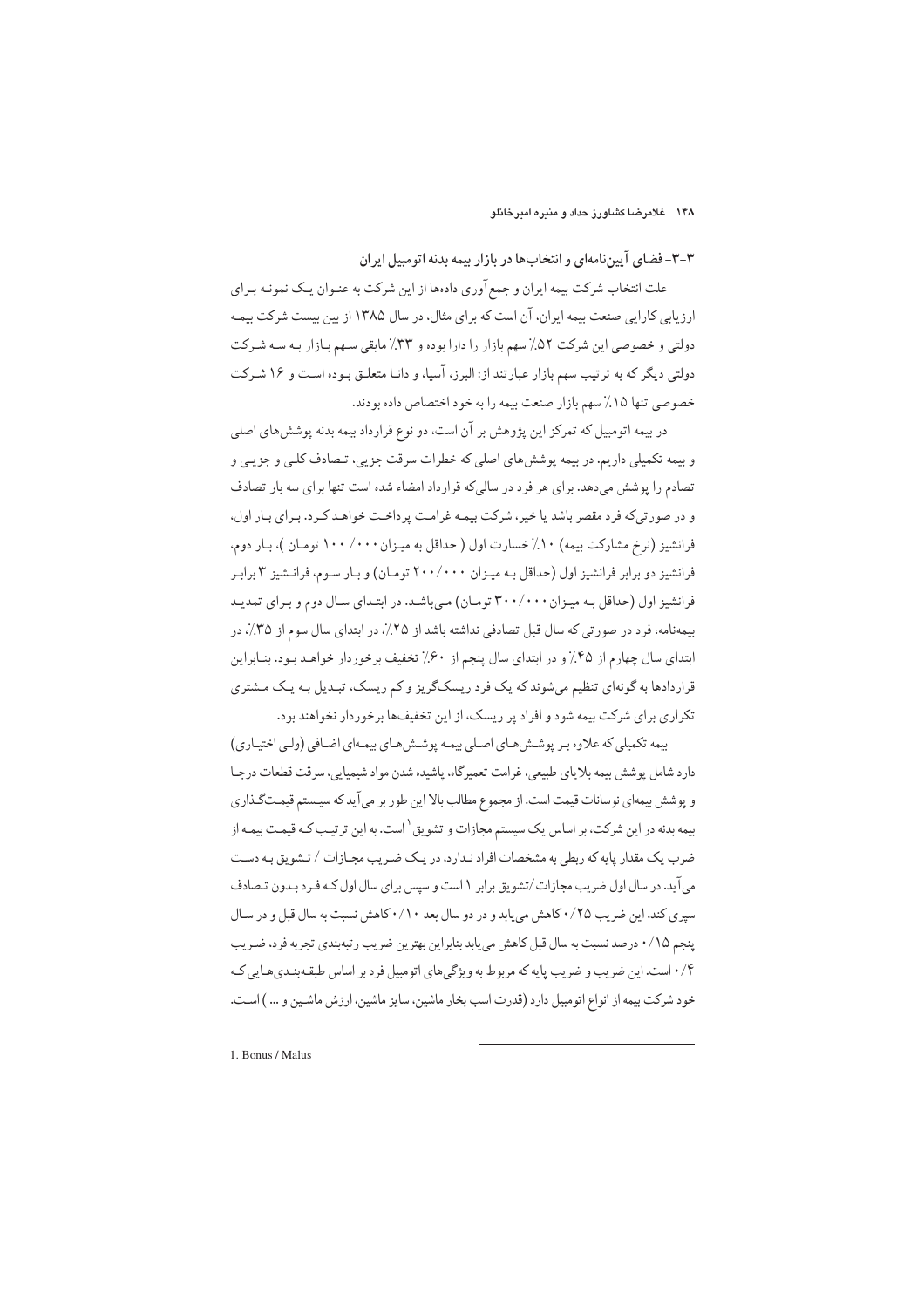اين طبقهبندها systemco ناميده مي شود و سياست يا معادله قيمتگذاري شركت بيمه را تشكيل مي دهنـد. در معادله تخمین ریسک افراد، تصادفهایی که فرد در آنها مقصر بوده است را از آنهایی که مقصر نبـوده مجزا میکنیم، زیرا تصادفات نوع دوم، حاوی سیگنال و اطلاعات در مورد میزان ریسک افراد هستند.

انتخاب توسط بیمهگزارانیکه خود را بیمه بدنه میکنند، مسئله انتخاب بین قراردادهای معمـولی و تکمیلی است. زیرا سطوح فرانشیز این قراردادها بر اساس خـسارت و ثابـت اسـت و در صـورت بـروز خسارت، شرکت بیمه مبلغ کل خسارت منهای مجموع مبلغ فرانشیز و مبلغی که بابت استهلاک ماشـین برای بیمههای جزئی (ماشینهایی با بیش از سه سال از عمر) و ارزش بازیافتنی برای بیمههای تکمیلـی کسر می شود را پر داخت می کند، بنابراین معادله انتخاب افراد تنها یک معادله پروبیت دوگانه است.

### ۴- تخمینها و تحلیلهای تحربی

ابتدا با توجه به مقاله کوهن (۲۰۰۵) و چیاپوری و بقیه (۲۰۰۶) و ادبیـات نظـری مربـوط بـه موضوع وجود اطلاعات نامتقارن. با استفاده از متغير تجربه رانندگي، افرادي راكه سـابقه راننـدگي (سابقه رانندگی به علت عدم وجود جمع آوری دادههای مربوط به تجربه رانندگی بیمهگـزاران توسـط شركت بيمه، با سابقه اخذ گواهينامه فرد يكسان در نظر گرفته شده است) دو سال يا كمتر را دارند، از نمونه خارج کرده و تمام محاسبات بعدی را برای رانندگان دارای سه سال تجربه راننـدگی پـا بیـشتر انجام خواهیم داد. با انجام این کار، حجم نمونه به ۴۰۲۵۷ پرونده کاهش می یابد. سپس هفت متغیـر صفر و یک را تعریف میکنیم که این متغیرها، با توجه به ادبیات تجربی و نظری، بیـشترین میـزان معنیداری را در تعریف متغیرهای وابسته احتمال وقوع تصادف و پوشش بیمه دارند. ایـن متغیرهـا همان متغیرهای 1\_ iv تا 7\_ iv هستند. هدف ما مقایسه ریسک میـان افـرادی اسـت کـه پوشـش بیمه بیشتری دارند و افرادی که تنها پوشش های بیمه اصلی را خریده اند است، بنابراین تعریف ما از خسارت، خسارتهایی خواهد بود که اولاً، ناشی از ریسک راننده است (خـسارتهـای مربـوط بـه شکست شیشه، سیل و زلزله و … با این تعریف، خسارت به حساب نمی آیند) و ثانیاً خـسارتهـایی است که تحت پوششهای اصلی نیز جبران میشوند، بـه عبـارتی تنهـا خـسارتهـای جزئـی و کلـی (تصادم و تصادف کلی و جزئی) را ملاک تعیین وقوع حادثه رانندگی قرار داده شده است. به عبارتی، در صنعت بیمه ایران، بیمهگزاران متعددی وجود دارند که بسته بـه خـصوصیات مختلـف و سطح ریسکگریزی خود، قراردادهای بیمه با پوشش های اصلی و اضافی را خریـداری مـیکننـد. تفاوت این دو نوع قرارداد در انواع حوادثی است که پوشش میدهند. هـدف اصـلی، مقایـسه میـزان ریسک مشترک (برای حوادث مشترک) بین بیمهگزاران متفاوت است. حـال بـه شـرح چگـونگی رسيدن به مدلهاي مختلف و نتايج آنها خواهيم پرداخت.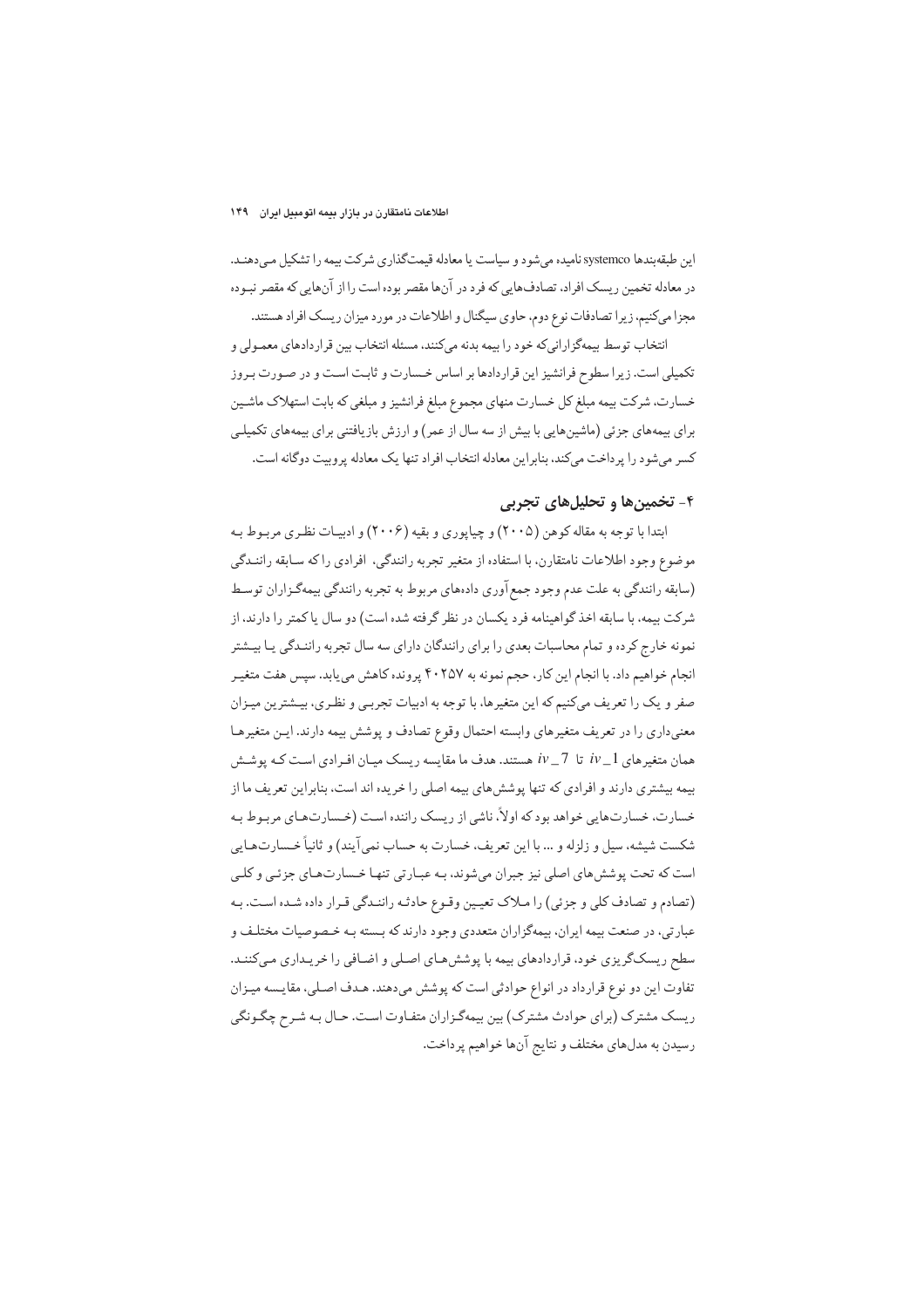۱۵۰ خلامرضا کشاورز حداد و منیره امیرخانلو

# ۴-۱- تخمین دویروبیت جداگانه (آزمون استقلال شرطی) ابتدا با رویکرد دایونی و همکاران (۲۰۰۱) موضوع استقلال شرطی یعنی برقراری رابطه زیـر آزمون مي شو د.

$$
g(z_i | y_i, X_i) = g(z_i | X_i)
$$
\n
$$
(1 - \mathfrak{f})
$$

که در آن  $z_i$ ، متغیر تصمیم انتخاب پوشش بیمه و  $y_i$  وقوع یا عدم وقوع حادثـه اسـت، کـه در مقاله چیاپوری و بقیه نیز از این متغیر به عنوان متغیر نمایانگر ریسک افراد استفاده شده است. با توجه به جدول (۴-۱) ضریب متغیر acprob به طور قوی معنی دار و مثبت است. بـه عبـارتی ایـن مدل وجود اطلاعات نامتقارن (كژمنشي يا كژگزيني) راتأييد ميكنـد. ضـريب متغيـر drivingexp در سطح اطمینان پائینی (۱۰٪) تفاوت معنیداری از صفر داشته و آن مثبت است. بـه عبـارتی بـا افزایش تجربه رانندگی افراد، به میزان بیشتری خود را بیمه خواهنـد کـرد. ضـریب متغیـر insuredv معنیدار و منفی میباشد، به عبارتی با افزایش قسمت ماشین (ارزش بیمهشده) بـه علـت بـالا رفـتن حق بیمه پوشش های اضافی، افراد ترجیح میدهند خود را در حد پوشش های اصلی بیمه کنند.

|        | Probit of Risk<br>Equation | Probit of Coverage<br>Equation |            | Gourieroux Conditional<br>Independence<br><b>Insurcover Probit regression</b> |              |            |
|--------|----------------------------|--------------------------------|------------|-------------------------------------------------------------------------------|--------------|------------|
| P >  Z | Coef.                      | P >  Z                         | Coef.      | P >  Z                                                                        | Coef.        |            |
|        |                            |                                |            | 0.000                                                                         | .3626171     | acprob     |
|        |                            | 0.059                          | .005320    | 0.847                                                                         | .0006136     | drivingexp |
|        |                            | 0.000                          | $-1.17e09$ | 0.000                                                                         | $-1.20e-09$  | insuredv   |
|        |                            |                                |            | 0.336                                                                         | $-.085922$   | $iv_l$     |
| 0.960  | .001159                    | 0.000                          | $-.27721$  | 0.000                                                                         | $-.2816302$  | $iv_2$     |
| 0.000  | $-0.91487$                 | 0.003                          | $-.12985$  | 0.005                                                                         | $-.1671712$  | $iv_3$     |
| 0.308  | .082004                    | 0.000                          | .46735     | 0.000                                                                         | .512926      | $iv_4$     |
| 0.000  | $-15946$                   | 0.000                          | 1.2214     | 0.000                                                                         | 1.202215     | $iv_5$     |
| 0.000  | .099896                    | 0.000                          | .74926     | 0.000                                                                         | .7065775     | $iv_6$     |
| 0.960  | .001159                    | 0.069                          | $-.07419$  | 0.000                                                                         | .1696194     | $iv_7$     |
|        |                            | 0.085                          | .068772    | 0.766                                                                         | $-.0204793$  | Lastcover  |
|        |                            |                                |            | 0.034                                                                         | .0049956     | Noacdisc   |
|        |                            | 0.000                          | $-.000128$ | 0.000                                                                         | $-.000131$   | Systemco   |
|        |                            | 0.036                          | .000270    | 0.000                                                                         | .0005356     | Yearofau   |
|        |                            |                                |            | 0.499                                                                         | .063729      | Cel6       |
| 0.000  | $-.87306$                  | 0.000                          | .689205    | 0.953                                                                         | $-0.0128314$ | cons       |

جدول (۴-۱): بر آورد معادلات ساختاری پوشش و ریسک

متغیر iv\_1 تنها در سطح اطمینان ۳۴٪ معنیدار بوده و دارای ضریب منفـی مـی.باشـد. یعنـی بـا افزایش 1\_1vاز صفر به یک، احتمال افزایش پوشش بیمه (از پوشش های اصلی به پوشش هـای اضـافی) به میزان ۰/۰۳–کاهش خواهد یافت. به عبارتی افراد جوانتر به این علت که به میزان ریسک خود اطلاع ندارند، خود راكمتر بيمه خواهندكرد. ضريب متغير 2\_iv، معنىدار و منفى است، بـه ايـن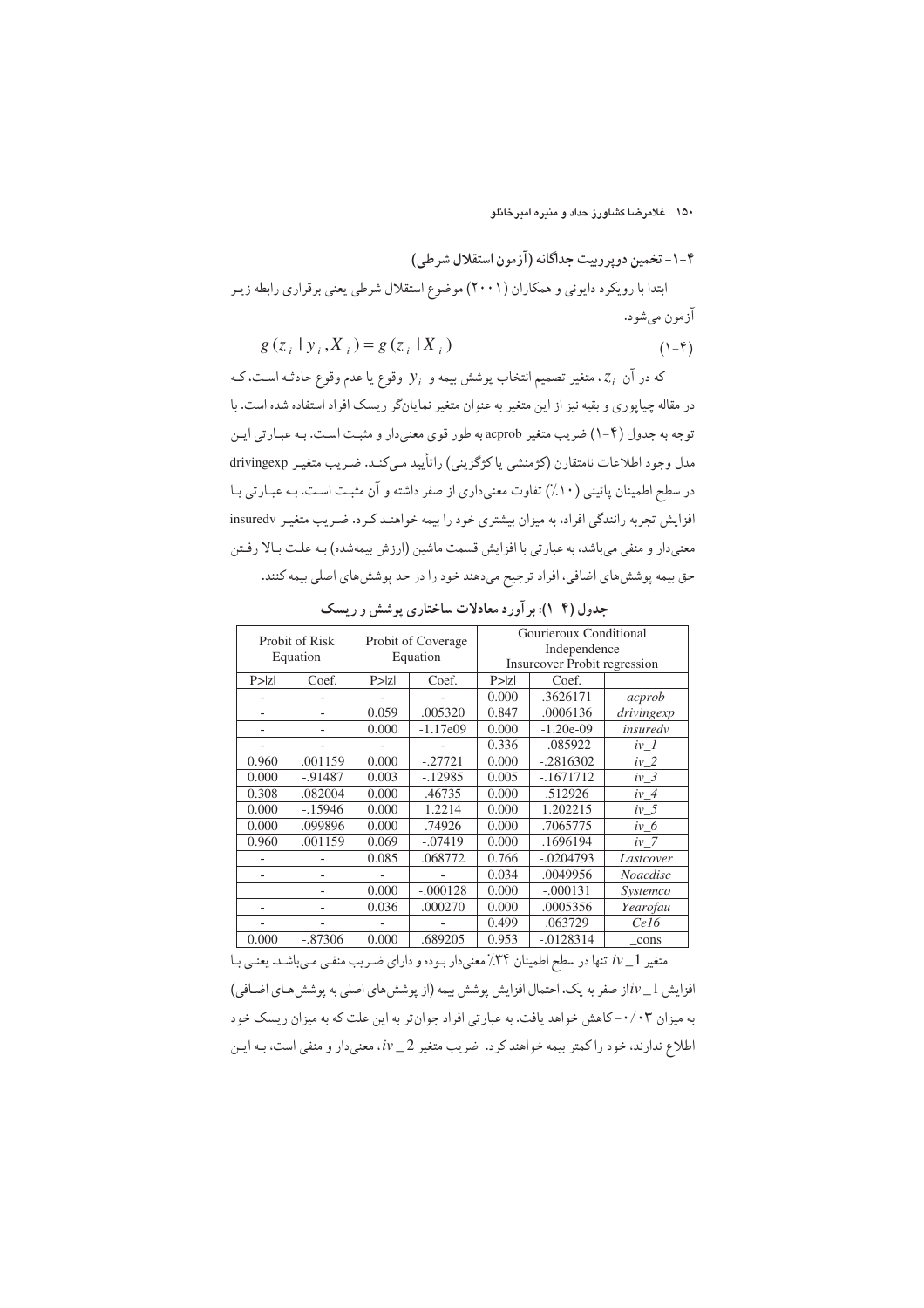#### اطلاعات نامتقارن در بازار بیمه اتومبیل ایران ۱۵۱

معنــاکــه مــردان پوشــش بيمــهاي کمتــري را در مقايــسه بــا زنــان انتخــاب مــي کننــد. ضــريب متغیرهای 3\_ ev\_6 .iv\_5 .iv\_4 .iv و 1\_ iv معنىدار بوده و بـه ترتیب دارای ضرایبی منفی، مثبت، مثبت، مثبت و مثبت هستند. یعنی افرادی که دارای بهترین رتبهبندی تجربی هستند و چهار سال سابقه بیمه بدون تصادف دارند، خود راکمتر بیمه میکنند، به علت اینکه از ریسک خود به طور کامل مطلع شدهاند و خود را کم ریسک می دانند، افرادی که اتومبیل های گران،قیمت دارند خود را بیشتر بیمه میکنند، زیرا در صورت بروز خسارت این افراد بیشتر متـضرر خواهنـد شـد و بـرای حفظ ثروت خود (قیمت اتومبیل به عنوان شاخصی بـرای ارزیـابی ریـسکگریـزی و میـزان ثـروت افراد در مورد استفاده قرار گرفته است) پوشش هـاي اضـافي را نيـز خريـداري مـيكننـد. صـاحبان اتومبیل های محکم تر (برای مثال کامیون، نیسان و ...) خود را بیشتر بیمه میکنند. افـرادی کـه خـود مالک اتومبیل هستند نیز پوشش بیشتر بیمه را انتخاب می کنند.

ضریب lastcover در سطح اطمینان ۲۴٪ معنیدار بوده و در سطح احتمال معنیداری مرسـوم اختلاف معنی داری از صفر ندارد. ضرایب yearofau, systemco, noacdisc به ترتیب مثبت، منفی و مثبت است. یعنی افراد با سابقه خوب رانندگی، خود را کمتر بیمه کردهانـد. ماشـینهای سـواری بیشتر بیمه میشوند زیرا حق بیمه کمتری باید برای پوشش های اضافی آنها پرداخت، هر چـه سـال ساخت ماشین بالاتر باشد (ماشین نو باشد) فرد خود را بیشتر بیمه می کند. ce16 یک متغیر مجـازی نشاندهنده اثر متقاطع <sup>(</sup>بین دو متغیر iv\_1 و iv\_6 است کـه ضـریب آن مثبـت بـه دسـت آمـده است؛ يعني اتومبيل افراد جواني كه خود صاحب اتومبيل نيستند، پوشش بيمهاي بيشتري است.

### ۴-۲- آزمون استقلال شرطی با آماره W

در این آزمون، فرضیه استقلال شرطی متغیر  $z_{\rm r}$  و  $\,$  است. به همین دلیل دو معادله پروبیـت جداگانه تخمین زده شده و برای به دست آوردن آماره W اجزاء پسماند دو معادله پروبیت به همراه وزن آنها (  $w$ که تعداد روزهایی است که فرد تحت پوشش بیمه بوده است یعنـی ۳۶۵) بـه دسـت آمده است. تحت فرضیه  $H^{}_{0}$ ، تابع نمونهای  $_{\rm W}$  توزیع (1) $\chi^2$  دارد کـه فرضـیه اسـتقلال خطـی بـا و مقدار بحرانی ۳/۸۴ رد میشود.  $w = 6567.821$ 

### ۴-۳- تخمین پروبیت دوگانه و آزمون استقلال خطی

در جدول (۴-۲) ستون های دوم و سوم نتـايج دو معادلـه پروييـت جداگانـه نـشان داده شـده اسـت كـه ضرايب معادله انتخاب پوشش بيمه معنىدار وطبق انتظار مىباشند. تخمين دو معادلـه پروييـت مـستقل از هـم با فرض استقلال خطي درست است، اما در صورتي كه جـز اخـلال ايـن دو معادلـه همبـستگي داشـته باشـند.

1. Cross Effect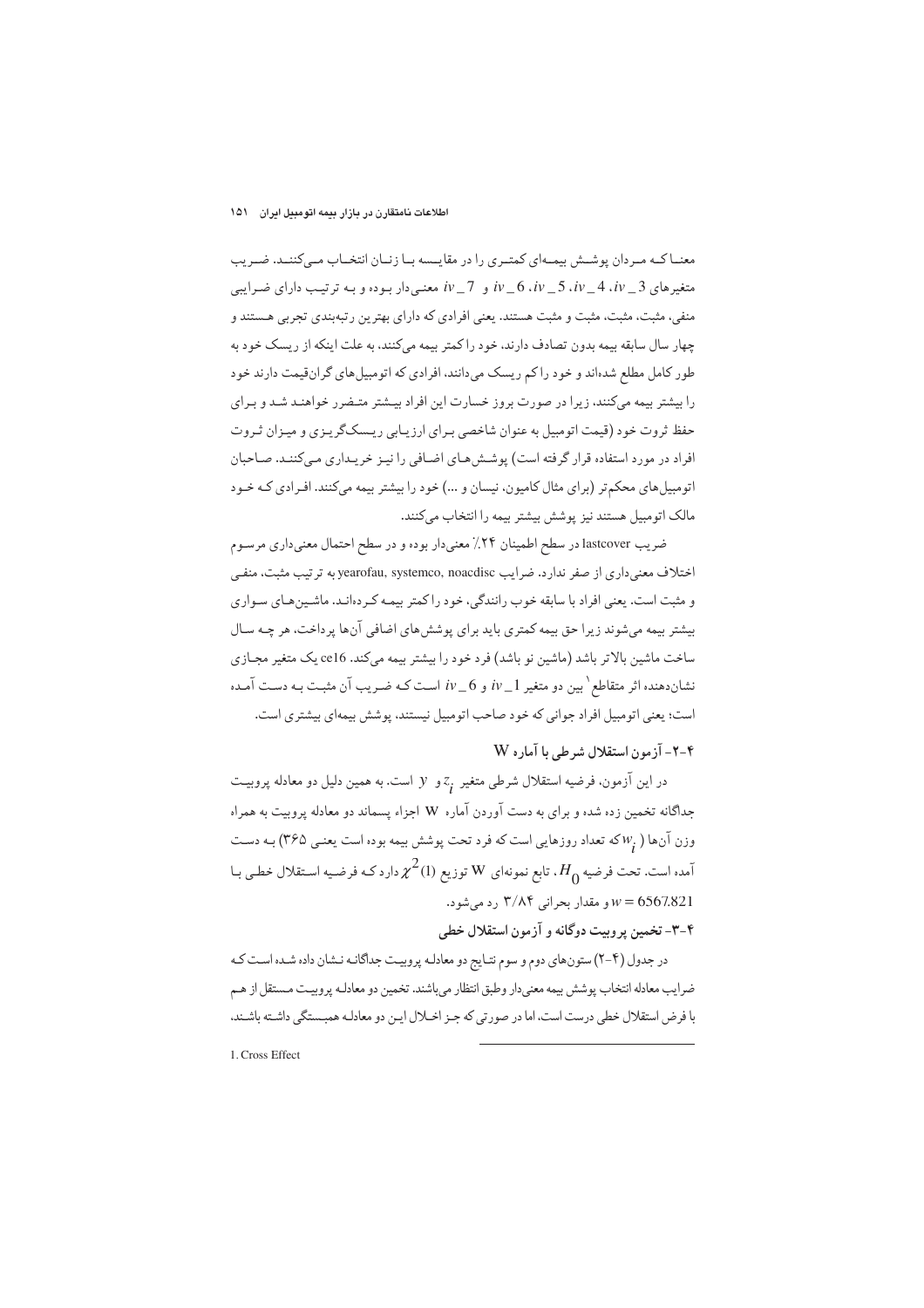تخمین زدن دو معادله پروییت مستقل یک خطای مشخص نمایی است. بنابراین برآورد یـک معادلـه پروییـت دوگانه علاوه بر تخمین پارامترها، مجال آزمون فرضیه استقلال اجزاء اخلال را فراهم میسازد.

| insurcover |                            |            | acprob   |                                    |                 |  |
|------------|----------------------------|------------|----------|------------------------------------|-----------------|--|
|            | P >  Z <br>Coef.           |            | P >  Z   | Coef.                              |                 |  |
| 0.002      |                            | .079385    | 0.000    | $-.85084$                          | iv <sub>3</sub> |  |
| 0.357      |                            | .0165549   | 0.000    | $-.21418$                          | iv <sub>4</sub> |  |
| 0.000      |                            | $-3109552$ | 0.070    | $-.08206$                          | iv <sub>5</sub> |  |
| 0.000      |                            | .5342693   | 0.000    | $-.28620$                          | $iv_6$          |  |
|            | 0.000<br>$-3332815$        |            | 0.000    | $-.36934$                          | $iv$ 7          |  |
| 0.000      |                            | .5964445   | 0.000    | $-.32371$                          | cons            |  |
| 0.000      | 13.11                      | .011399    | .1494432 |                                    | /athrho         |  |
|            |                            | .0111482   | .1483405 |                                    | rho             |  |
|            | $Chi2(1) = 173.149(0.000)$ |            |          | Likelihood-ratio test of $rho=0$ : |                 |  |

جدول(۴-۲): تخمین ضرایب سیستم پروبیت دوگانه

سطر آخراین حدول مشاهده مردهد که  $\rho$  به طور اکید اختلاف معنے داری از صفر داشته و مثبت است، فرضیه صفر بودن  $\rho$  با آماره t مورد آزمون قـرار گرفتـه و مـشاهده مـیشـود ایـن فرضـیه صـفر رد میشود: prob > chi2 = 3.84 . بنابراین  $\rho \neq 0$  و ضریب به دست آمده برای آن، جهت همبستگی میان ریسک و پوشش بیمه را تعیین میکند که مثبت است. در جدول (۴-۱) ستونهای دوم و سوم نتايج دو معادله پروبيت جداگانه نشان داده شده است. اگر چــه ضـرايب معادلـه انتخـاب پوشـش بيمـه معنیدار و طبق انتظار میباشند، ولی مقدار عددی آنها کاملاً متفاوت از نتایج پروبیت دوگانه است.

### ۴-۴- آزمونهای ناپارامتری چیاپوری

از مهہ ترین اهداف این مقاله، استفاده از آمارههای آزمون ناپارامتری برای پررسے وجبود پیا عدم وجود اطلاعات نامتقارن مىباشد، زيرا اين آزمونها همـان طـور كـه قـبلاً اشـاره شـد، مـشكل تورش تصریح را ندارند و نتایج آنها از قابلیت اعتماد بالاتری برخوردار ست. در ادامـه، بـه ارائـه نتايج انواع آزمونهاي ناپارامتري يادشده پاراگراف (٣-٣-٢) پرداخته مي شود. تمركـز اصـلي ايـن نوشتار، آزمون اطلاعات نامتقارن بر اساس آزمـونهـاي نايـارامتري ارائـه شـده مقالـه چيـايوري و همکاران است. ابتدا باید درستی فرضیه انتظارات واقعی را به وسیله آماره آزمون t<sub>1</sub> آزمون نمود.

فرضیه انتظارات واقعی، به طور کلی بیان میکند که میـانگین ثـروت افـرادی کـه پوشـش هـای اضافی را نمی خرند بیشتر از افرادی است که این پوشش ها را خریداری میکنند. به عبـارتی صـحت برقراري نامساوي زير را در اين فرضيه آزمون خواهيم كرد. بنابراين خواهيم داشت:

$$
P_2 - P_1 \ge prob_1(\mathbb{R}_2(L) - \mathbb{R}_1(L))
$$
\n
$$
(\mathbf{Y} - \mathbf{Y})
$$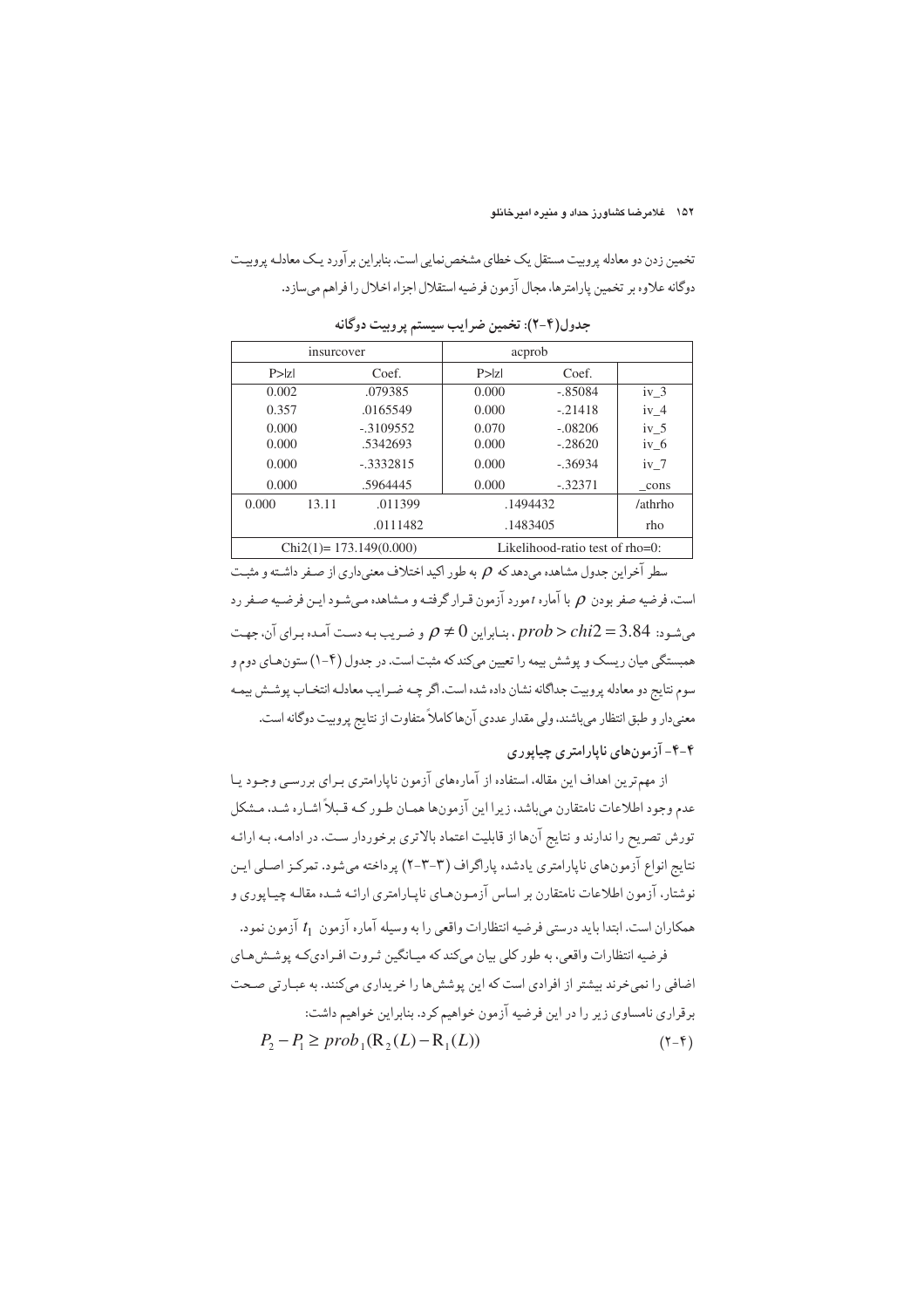سيس آماره آزمون  $\sigma(T_1(x))\sigma(T_1(x))$  تحت فرضيه  $H_\circ$ : انتظارات واقعى برقـرار نیست. باید توزیع (N(0,1 داشته باشد. برای انجـام آن ابتـدا داخـل هـر سـلول، بـه طـور جداگانـه یعنی احتمال تصادف افراد با مشخصات ریسکی یکسان (x ثابت) که قرارداد از نـوع  $prob_1(x)$ یا پوشش های اصلی را خریدهاند محاسبه میگردد. سپس مقادیر آماره  $t_1$  برای ۵۱ سلول  $C_1$ محاسبه میشود<sup>۱</sup>. طبق جدول (۴-۳) نیز فرضیه نرمـال اسـتاندارد بـودن <sub>1</sub>1 رد مـیشـود. امـا بـرای آزمون این فرضیه، توزیع کرنل (توزیع ناپارامتری) آماره آزمون  $t_1$  را به دست میآوریم و آن را با توزیع نرمال استاندارد مقایسه میكنیم. همان طور كه در شكل (۴-۱) دیـده مـیشـود، توزیـع ایـن آماره در سمت راست توزیع نرمال (که توزیع نرمال استاندارد هم نیست و توزیع نرمـال اسـتاندارد کمی سمت چپ این توزیع است) قرار دارد. بنابراین سمت راست توزیع نرمال استاندارد نیز خواهد





برای اطمینان بیشتر، فرضیه نرمال استاندارد بودن آماره 1<sub>1 ر</sub>ا با آزمون هـای کولمـوگروف – اسمیرنف و چولگی -کشیدگی <sup>۲</sup> آزمون کردهایم که در هر دو مورد فرضیه نرمال بودن توزیـع آمـاره رد شده است. نتایج در جداول (۴-۳) و (۴-۴) نشان داده شده است.

<sup>.</sup> ابتدا با استفاده از ۶ متغیر  $i\nu$  تا 6 \_ iv که معنیدارترین متغیرها در توضیح ریسک و پوشش بیمـه هـستند و در ادبیات تجربی نیز از آنها استفاده شده است. شش متغیر دوگزینهای میسازیم. هر کدام از این متغیرهـا دو حالـت دارنـد بنابراین در مجموع 64 = 2<sup>6</sup> حالت خواهیم داشت. در پارهای از سلولها امکان محاسبه آمـاره آزمـون بـه دلیـل نبـود مشاهدات برای صفت مورد مطالعه (متغیرهای برونزا) وجود نداشته و به همین دلیـل تعـداد خانـههـای قابـل اسـتفاده در انجام آزمونهای آماری به ۵۱ مورد کاسته میشود. به عبارتی با استفاده از indicator ۵۱ سلول تعریف میکنیم کـه داخل هر سلول، افراد با ویژگیهای مشترک، قرار دارند. در مقاله سایتو (۲۰۰۶) نیز این وضعیت دیده میشود. 2. Skewness\_Kurtosis for Normality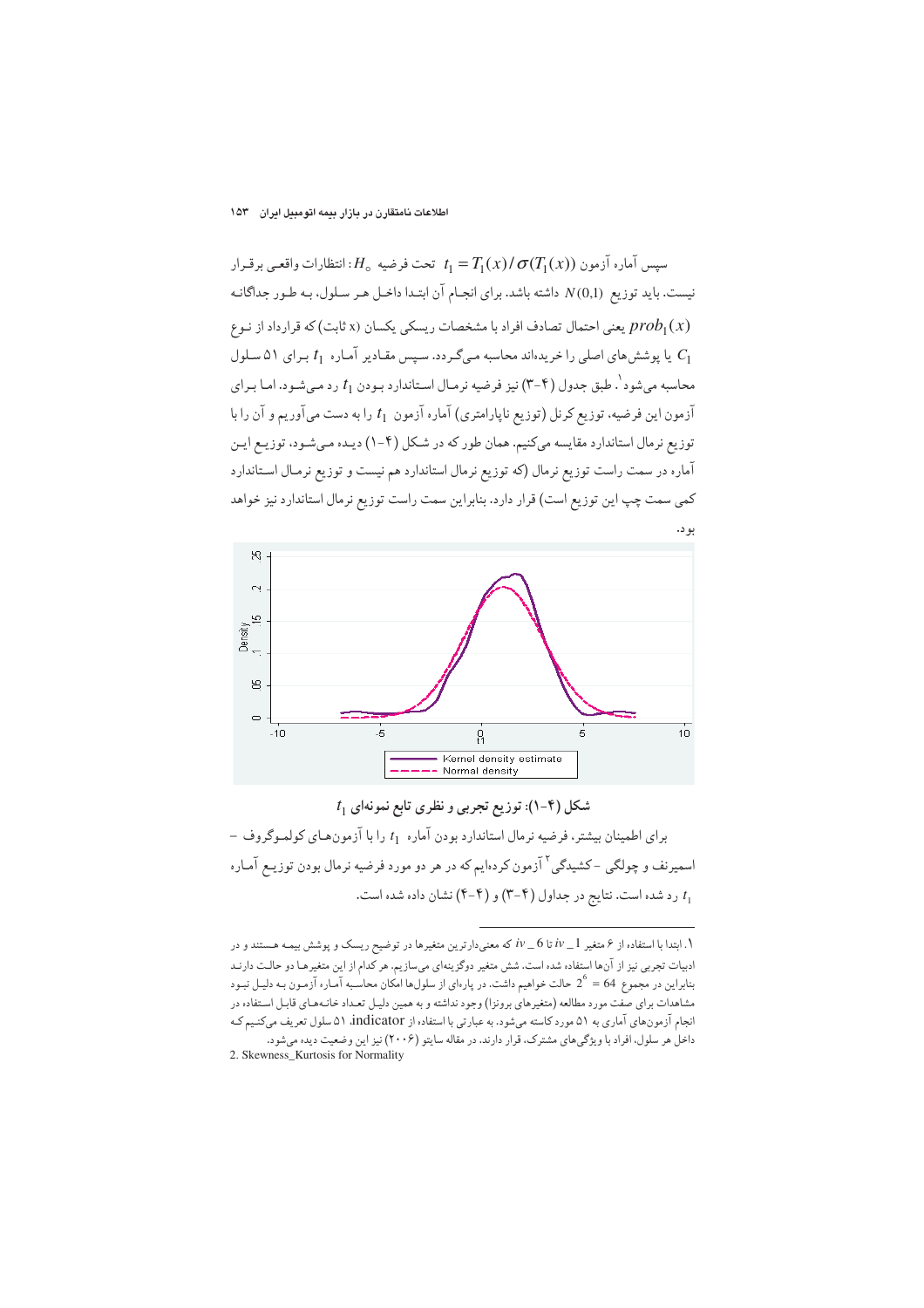۱۵۴ - غلامرضا کشاورز حداد و منبره امیرخانلو

| Ksmirnov $t = normal(t1)$                                                        |         |               |               |  |
|----------------------------------------------------------------------------------|---------|---------------|---------------|--|
| One-sample Kolmogrov-Smirnov test against theoretical distribution normal $(t1)$ |         |               |               |  |
| Corercted                                                                        | P-value | Smaller group |               |  |
|                                                                                  | 0.848   | 0.0419        | $t!$ :        |  |
|                                                                                  | 0.000   | $-0.4436$     | Cumulative:   |  |
| 0.000                                                                            | 0.000   | 0.4436        | Combined K-S: |  |

 $t_1$  جدول(۴-۳): آزمون کولموگرف - اسمیرونف برای

| adjust Skewness/Kurtosis tests for normality Sktest 11, no |         |       |                               |          |  |
|------------------------------------------------------------|---------|-------|-------------------------------|----------|--|
| Prob>chi2                                                  | Chi2(2) |       | $Pr(Kurtosis)$ $Pr(Skewness)$ | variable |  |
| 0.0010                                                     | 13.81   | 0.002 | 0.039                         |          |  |
|                                                            |         |       |                               |          |  |

 $t_{1+}$ حدول(۴-۴): آزمون چولگی و کشیدگی پر ای

بنابراین با توجه به شکل (۴–۱) چون توزیع این آماره، در سمت راست توزیـع نرمـال اسـت، نامساوی (۴–۲) و در نتیجه فرضیه انتظارات واقعی برقرار است، یعنی توزیـع ثـروت افـراد تحـت قرارداد  $C_1$  دارای تسلط تصادفی مرتبه اول بر توزیع آن تحت قرارداد  $C_2$  است.

اما هدف اصلي اين مقاله، آزمون فرضيه همبستگي مثبت در بـازار بيمـه اتومبيـل ايـران و بـا استفاده از آماره پیشنهادی چیاپوری و همکاران است (این آماره استوار ٰ بوده و نتـایج آن، بیـشتر از نتایج هر آزمون دیگر، قابل اعتماد است. زیرا از طرفی، تنها آماره آزمونی است که بـه طـور صـریح برای بازارهای بیمه غیر رقابتی نیز پیشنهاد شده و از طرف دیگر، مشکلات تورش تصریح را ندارد) می توان انجام داد، آزمون این فرضیه به روش ناپارامتری ارائه شده در بخش (۳-۳-۶) و با استفاده از آماره آزمون  $t_2$  است. در ادامه، جزئیات و نتایج این آزمون آمده است.

۴-۴-۶- آزمون نابارامتری اطلاعات نامتقارن در بازار بیمه غیر رقابتی ایران (آماره  $t$  )

بـا فـرض قابـل مـشاهده و عمـومي بـودن بـودن درجـه ريــسكگريـزي افـراد، داريـم:  $t_2 = T_2(x)/\sigma(T_2(x))$  و آمــــــــــاره آزمــــــــــون  $T_2(x) = q_2(x) - q_1(x) \ge 0$ تحت فرضيه صفر اطلاعات متقارن، بايد توزيع نرمال استاندارد داشته باشـد. لازم اسـت. داخل هر سلول، مقادیر  $q_1(x)$  و  $q_2(x)$  که هستند و  $t_{\rm v}$  را محاسبه و سیس توزیع کرنل آماره وزنبی t, (وزن داده شده برابر با نسبت اندازه سلول بر حجم کل دادههاست) به دست آورده شود. نمودار (۴–۲) چگالی توزیع تجربی  $t_{\rm v}$  را با توزیـع نرمـال اسـتاندارد مقایـسه میکند، توزیع این آماره در سمت راست توزیـع نرمـال اسـتاندارد اسـت و بنـابراین زمینـه اطلاعات متقارن رد می شود.

1. Robust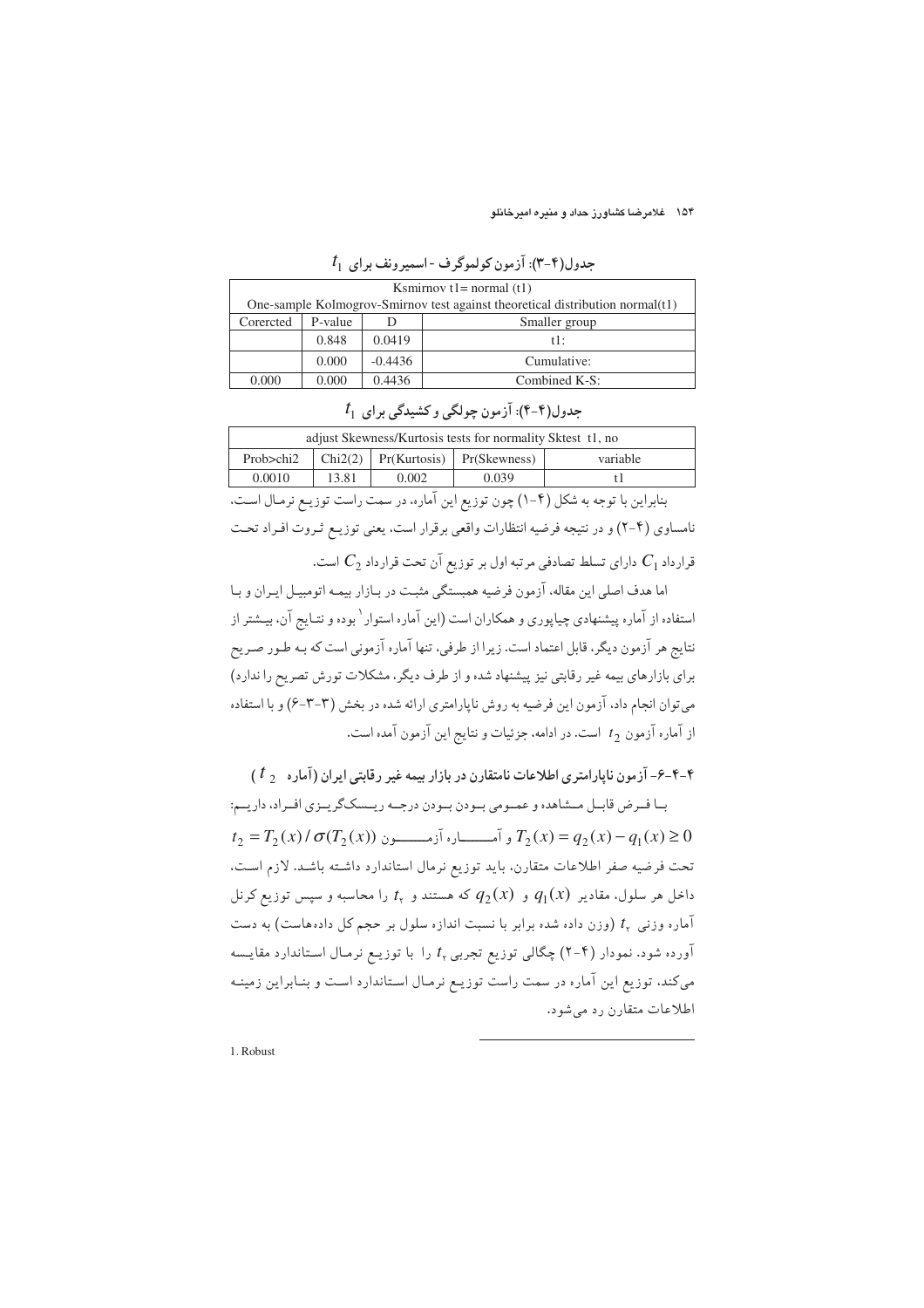#### اطلاعات نامتقارن در بازار بیمه اتومبیل ایران ۱۵۵



 $t_2$  شکل (۴-۲): توزیع تجربی و نظری تابع نمونهای

برای اطمینان از دقت نتیجه به دست آمـده در شـکل (۴-۲)، بـار دیگـر فرضـیه نرمـال بـودن توزیع وزنی پا، با استفاده از کمولموگرف -اسیمرنف آزمون شـده اسـت. نتـایج در جـدول (۴-۵) آمده است و همان طوري كه از جداول پيداست فرضيه نرمال بودن رد مي شود.

 $t_{2-}$ جدول(۴-۵): آزمون کولموگرف –اسمیرونف برای

| Ksmirnov $t2$ = normal $(t2)$                                                 |                          |           |               |  |
|-------------------------------------------------------------------------------|--------------------------|-----------|---------------|--|
| One-sample Kolmogrov-Smirnov test against theoretical distribution normal(t2) |                          |           |               |  |
| Corercted                                                                     | P-value<br>Smaller group |           |               |  |
|                                                                               | 0.000                    | 0.4748    | 12:           |  |
|                                                                               | 0.000                    | $-0.4998$ | Cumulative:   |  |
| 0.000                                                                         | 0.000                    | 0.4998    | Combined K-S: |  |

#### نتيجه گيري

با فرض عمومی بودن درجه ریسکگریزی، از آزمونهای پارامتری و ناپارامتری ارائه شده به این نتایج که، برقراری فرضیه انتظارات واقعی در بخش عمدهای از صنعت بیمه ایـران، بـه عبـارتی افراد وقتی پوشش بیمه خود را انتخاب میکنند، یک داد و ستد میان ریسک و میانگین ثـروت خـود در نظر میگیرند. شرکتها و سازمانهای دولتی و خصوصی هنگامیکه اتومبیـلهـای خـود را بیمـه میکنند چون تعداد دستگاههای بیمهشده آنها زیاد است، در اکثر موارد تنها پوشش هـای اصـلی را انتخاب میکنند. زیرا در تعداد زیاد اتومبیل های بیمه شده، تفاوت میان حق بیمه پوشش های اصلی و پوشش کامل برای آنها مقرون به صرفه است که این مسئله میـانگین ثـروت سـازمان را در طـول دوره بیمهشده در حد بالاتری نسبت به حالت بیمه کامل نگـه مـیدارد و در عـین حـال، راننـدگان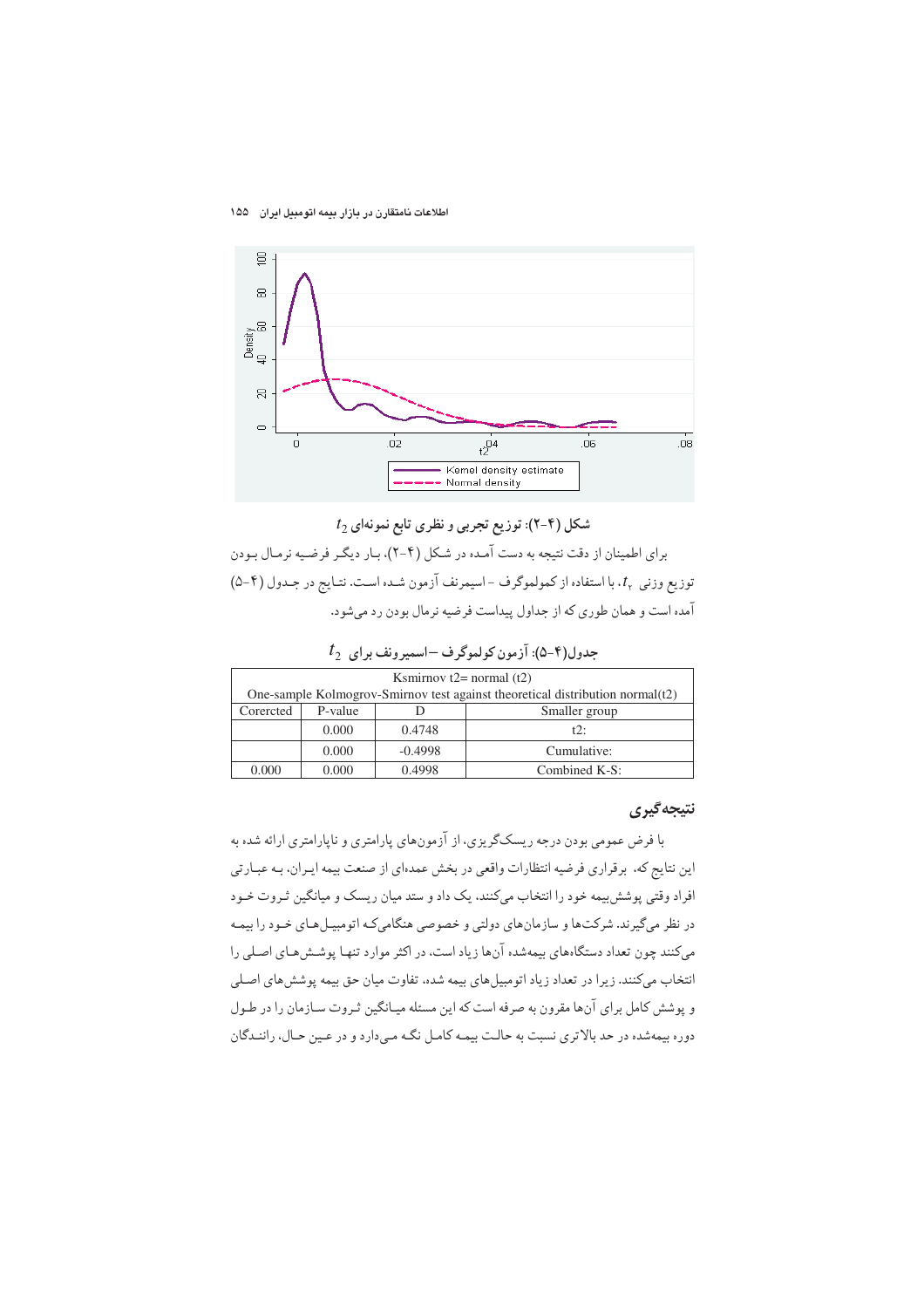سازمانها افراد باتجربه با سابقه رانندگی بالایی هستند که این مسئله موجب میشود پوشش بیمه در حد خطرات اصلی ریسک ثروت سازمان را در قیاس با میانگین ثروت آن، در حد پـایین تـری نگـاه دارد. براي افراد نيز هنگاميكه قرارداد بيمه خود را انتخاب ميكننـد، ايـن انتظـارات واقعـي يعنـي نسبت دادن درست ریسک خود و بر اساس داد و ستد میـان ریـسک و میـانگین انتظـاری ثـروت، قرارداد بیمه خود را انتخاب کـردن برقـرار اسـت. برقـراری همبـستگی مثبـت وزنـی در بـازار بیمـه انحصار چندجانبه ایران. برای آزمون همبستگی مثبت ارائه شده در چیاپوری و دیگران (۲۰۰۶)، فرض نا افزایشی بودن سود بیمهگر نسبت به خسارت در نظر گرفته شده است. بـه عبـارتی در بیمـه اتومبیل ایران، با توجه به نتایج بهدست آمده در همین فیصل، برقبرار ببودن همبستگی مثبت بین ریسک و پوشش بیمه، به آن معناست که در قرارداهای بیمه بدنه با پوشش اضافی علاوه بر پوشش اصلي (كه خسارتهاي وسيع تري را نسبت به قرارداد پوشش اصلي ارائه مي دهنـد)، سـود بيمـهگـر برخلاف انتظار بیشتر نیست. به عبارتی، سود بیمهگر از بابت وجود اطلاعات نامتقارن تحت تـأثیر قرار گرفته و اینکه اطلاعات نامتقارن مربوط به ریسک در بازار بیمه وجود دارد. با توجه به ضرایب به دست آمده در رگرسیونهای برآورد شده، به نتایج جالبی در مـورد خـصوصیات ریـسکی و درجـه ریسکگریزی افراد می رسیم. با توجه به جداول (۴-۱) تا (۴-۴) احتمال تصادف مردان بیشتر از زنان است و در عین حال زنان به علت ریسکگریزی بیشتر خود را بیـشتر بیمـه مـی)کننـد، افـزایش مهارت رانندگی افراد با افزایش تجربه رانندگی آنها سبب میشود کـه احتمـال تصادفـشان کـاهش یابد. همچنین این افراد به علت آنکه از تخفیف عدم خسارت برخوردار میشوند پوشش های اضافی را نیز خریداری میکنند، جوانی با آنکه به تنهایی موجب افزایش ریسک فرد میشود امـا راننـدگان جوانی که خود مالک اتومبیل نیستند (برای مثال، راننده شرکت مالک اتومبیـل هـستند)، اقـدامات احتیاطی بیشتری انجام داده و ریسک آنان کاهش می پابد. بنابراین مالکیت خـودرو موجـب کـاهش ریسک رانندگی می شود. در ضمن خودروهای سنگین مانند کامیون و … به علت آنکـه، در صـورت بروز تصادف میزان خسارت بالاتر خواهد بود رانندگان آنها احتیاط بیشتری انجـام داده و ریـسک تصادف کاهش می یابد و در عین حال، این افراد اتومبیلهای خود را بیشتر بیمه میکنند. به عبـارتی کلیه اقدامات احتیاطی اعم از پوشش بیمه بیشتر و احتیاط در رانندگی را انجام می دهنـد. دارنـدگان اتومبیل های گران قیمت، هم خود را بیشتر بیمه میکننـد و هـم احتیـاط بیـشتری بـرای جلـوگیری از تصادفات رانندگی انجام میدهند. افرادیکه سابقه بیمه بدنـه دارنـد نـسبت بـه سـایر افـراد تمایـل بیشتری برای خرید پوشش های اضافی دارند. به عبارتی، سابقه بیمـه و آرامـش خـاطر ناشـی از آن، افراد را تشویق به تمدید بیمه خواهد کرد. در صنعت بیمه ایران، قراردادهـای ارائـه شـده، بیـشتر بـر اساس خصوصیات اتومبیل و نه بر اساس خصوصیات ریسکی بیمهگـزار منجـر بـه ایـن ناکـارایی در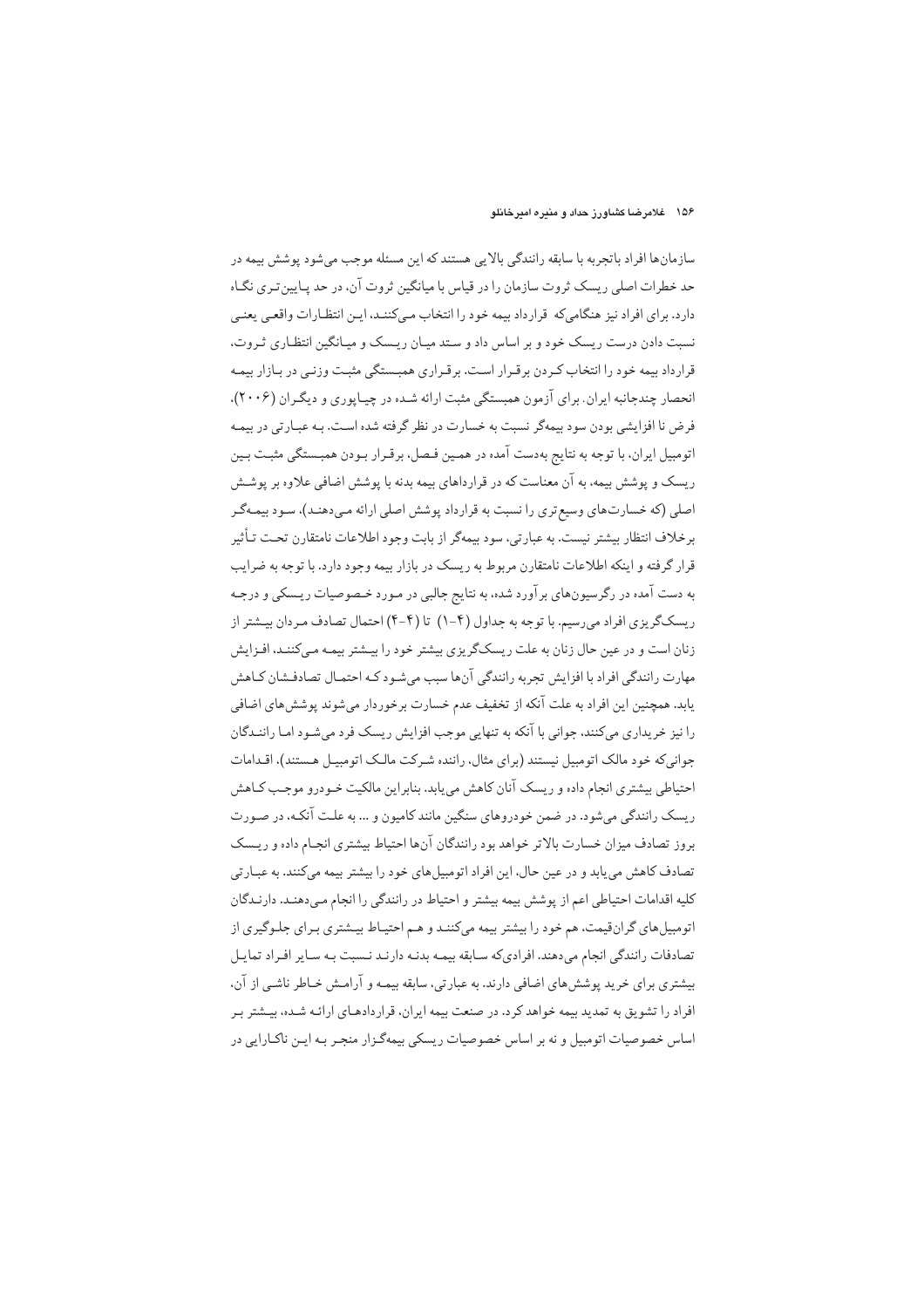بازار بیمه اتومبیل ایران شده است. یک راهکار پیشنهادی برای صنعت بیمـه، بیمـه کـردن افـراد بـه جای بیمه کردن اتومبیل آنهاست. یعنی مبنا قرار دادن و پژگی های فردی و میزان مهـارت افـراد در رانندگی، در تعیین حق بیمه. این نوع ارزشیابی افراد سبب میشود که، حـق بیمـه افـراد متناسـب بـا احتمال وقوع حادثه آنها تعيين گردد. در اين صورت افراد كل دارايي در معرض خطر خود را بيمه می کنند، و این به معنی افزایش ضریب نفوذ بیمه است. در اکثـر مـوارد فـرد سـالهـا، پـس از اخـذ گواهینامه اتومبیل خریداری میکند و یکسان فرض کردن مهارت رانندگی افراد تنها بر اساس معیـار سال اخذ گواهینامه، اشتباه است. سال اخذ گواهینامه برای تمام افراد و نه تنها افرادی که خـسارت داشته و آن راگزارش کردهاند، جمع آوری آمار وضعیت تأهـل افـراد، میـزان تحـصیلات آن.هـا، درآمد یا حقوق ماهانه آنها اطلاعات مفیدی در مورد میزان ریسکگر پـزی و ریـسک افـراد در اختبار شرکتهای بیمه قرار خواهد دارد. با این اطلاعات، همان طور که در ادبیات موضوع آمده است می توان برای افراد با خصوصیات ریسکی متفاوت منوهای قرار داد متفاوتی ارائه کرد که این مسئله موجب خواهد شد هم پرتفوي شركت بيمه يک پرتفوي ريسكي نباشد و هم مشتريان بيمـه راضی تر باشند. در ایران به علت قدرت انحصاری بیمهگر، تاکنون شرکتهای بیمیه علاقمنید بیه استفاده از مبانی تئوری قرار داد نبودهاند. زیرا مه توانند زیان وارده از جانب اطلاعیات نامتقیارن را از راه ارائه قیمتهای بالا تر جبران کنند اما مسلما توجه به این تئوری که بیش از سے و چنید سال از عمر آن میگذرد و تقریباً در تمام کشورهای پیـشرفته دنیـا از آن بـرای تعیـین الگوهـای قرارداد و سیستم قیمتها استفاده میکنند، می تواند منجر به ارائه قراردادهای سازگار اطلاعـاتی شود که هم سود صنعت بیمه را از جانب ریسک بیمهگزاران تهدید نمیکند و هم رضایت مشتریان بيمه افزايش مي يابد.

# منابع

### الف-فارسي

- عبدلي، قهرمان؛ «اطلاعات نامتقارن و قراردادهاي سازگار اطلاعـاتي و كـاربرد آن هـا در بيمـه اتومبيـل:  $\mathcal{L}$ مورد، ایران»، مجله تحقیقات اقتصادی، ۱۳۸۵، شماره ۷۵.
- مطلبي، سيد محمد موسى: «انتخاب مساعد وكارايي در بازار بيمه اتومبيـل»، فـصلنامه صـنعت بيمـه، ١٣٨٢.  $\cdot$  ,  $\overline{\cdot}$ شماره ۳.

### ب- لاتين

- Arnott, R., Stiglitz, J; "The basic analytics of moral hazard", Scandinavian 3. Journal of Economics, 1988, 90.
- Chassagnon, A., & P.A. Chiappori; "insurance under moral hazard and  $\mathbf{\Delta}$ adverse selection: the competitive case", mimo, DELTA, 1997.